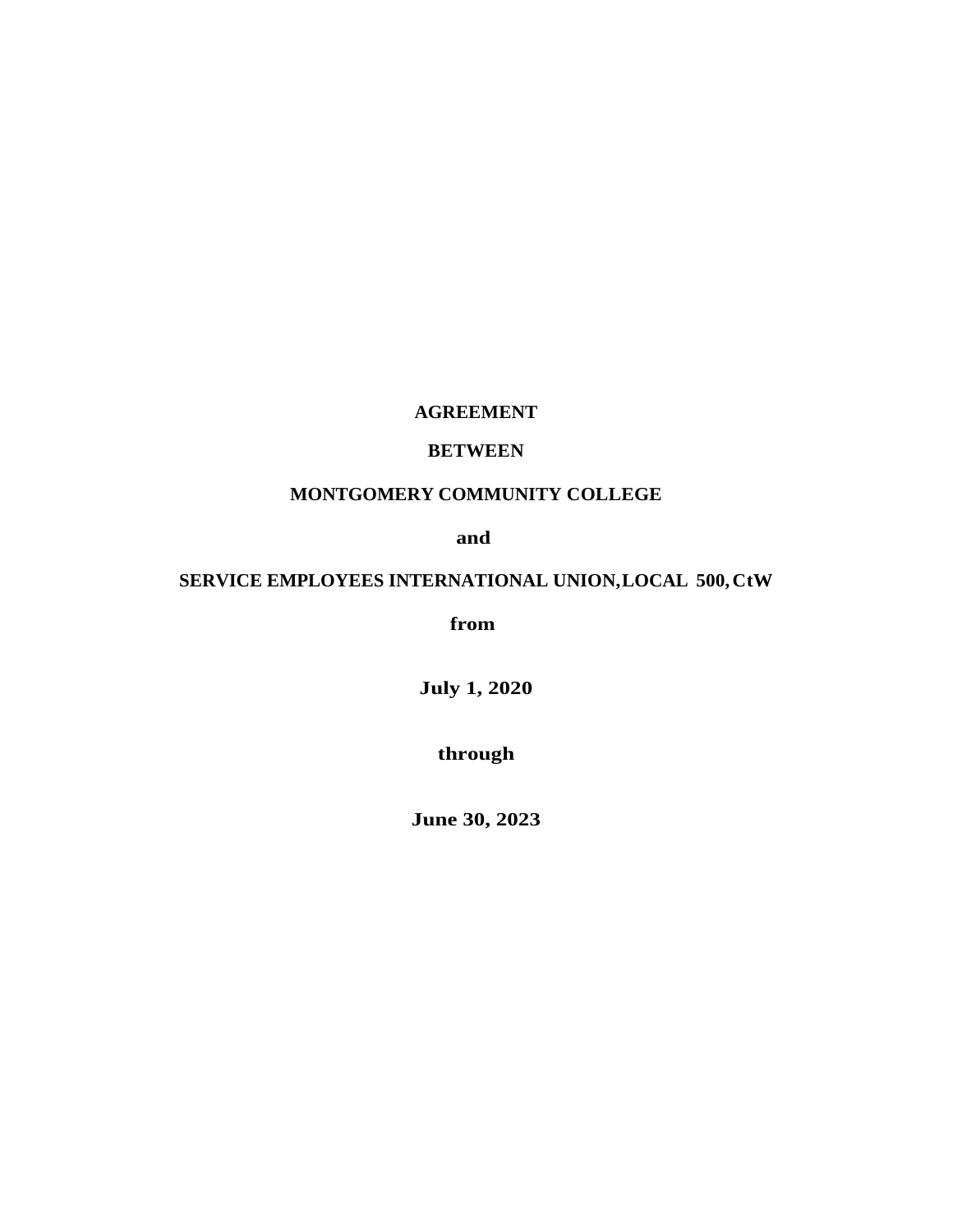# **TABLE OF CONTENTS**

| SECTION 7.8 - Part-Time Faculty Professional Development Assistance Program12    |  |
|----------------------------------------------------------------------------------|--|
|                                                                                  |  |
|                                                                                  |  |
|                                                                                  |  |
| SECTION 8.3 – Equivalent Semester Hours for Lecture and Non-Lecture Components14 |  |
|                                                                                  |  |
|                                                                                  |  |
|                                                                                  |  |
|                                                                                  |  |
|                                                                                  |  |
|                                                                                  |  |
|                                                                                  |  |
|                                                                                  |  |
|                                                                                  |  |
|                                                                                  |  |
|                                                                                  |  |
|                                                                                  |  |
| SECTION 9.11 - Supplemental Retirement Annuity (SRA) 403(b) Program 18           |  |
|                                                                                  |  |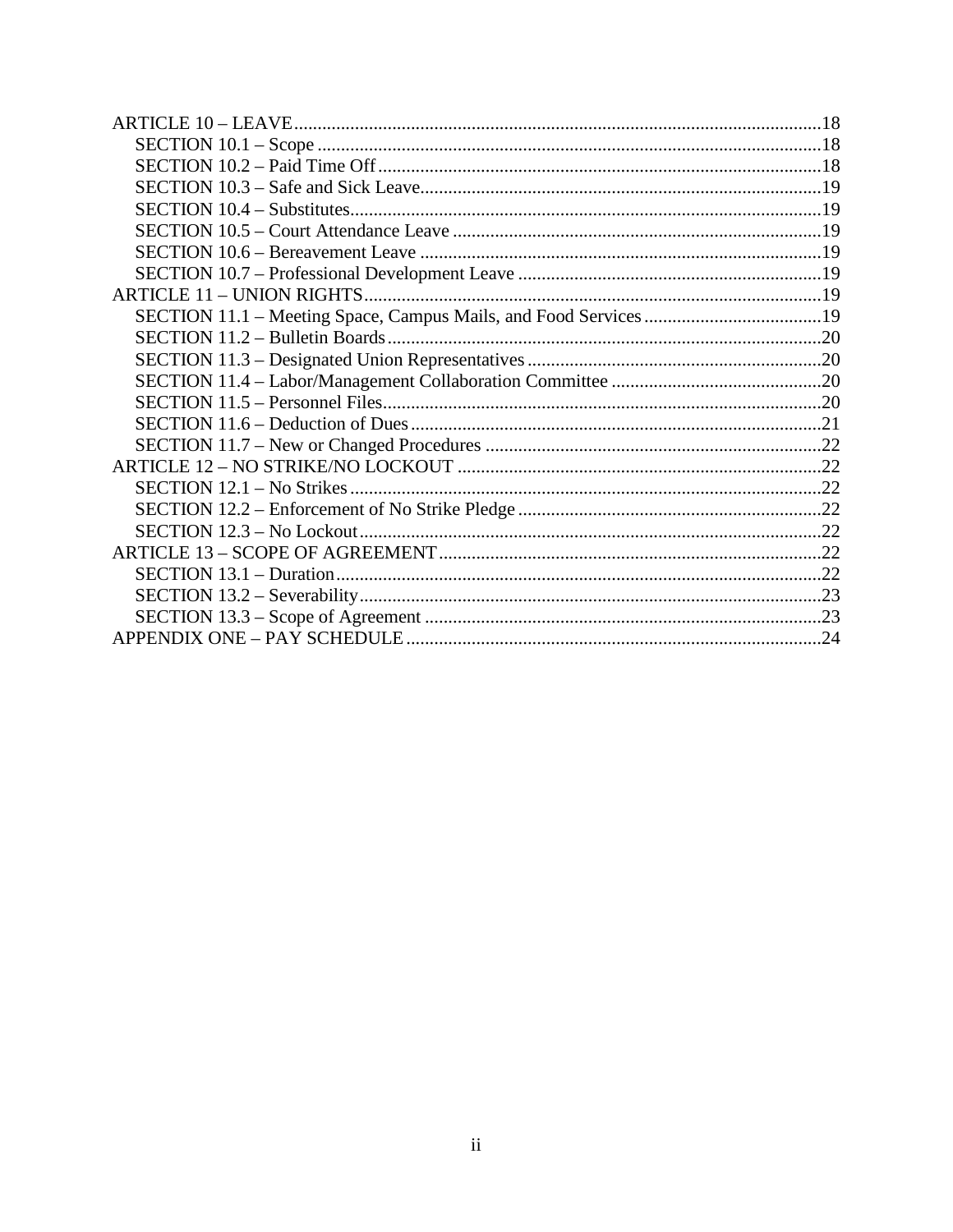### **AGREEMENT**

### **PREAMBLE**

THIS AGREEMENT IS ENTERED INTO BY AND BETWEEN The Board of Trustees of Montgomery Community College (the "Board") and the Service Employees International Union, Local 500, CtW (the "Union").

## **ARTICLE 1 - RECOGNITION OF UNION**

### **Section 1.1 - Management Defined.**

Whenever used in this Agreement, the term "Management" shall mean the Board and/or the administrative staff designated by the Board to implement and administer the Board's policies.

#### **Section 1.2 - Exclusive Representative.**

The Board recognizes the Union as the exclusive representative of the employees defined in Section 1.3(A) of this Article, for the purpose of collective bargaining.

### **Section 1.3 - Employee Defined.**

### **(A) Employees in the Bargaining Unit.**

Whenever used in this Agreement, the term "employee" shall mean part-time faculty who have taught at least nine equivalent semester hours ("ESH") of credit courses over two academic years, but excluding all other part-time faculty; all full-time faculty positions in the bargaining unit represented by AAUP; all positions in the bargaining unit represented by AFSCME Local 2380; supervisory and confidential employees as defined in Section 16-412(a)(6) and (17) of the Education Article of the Annotated Code of Maryland (the "Act"); and student assistants and employees involved directly in the determination of policy as specified in Section 16-412(a)(14) of the Act.

For purposes of this Section 1.3(A), an employee becomes a member of the bargaining unit at the beginning of the first semester after which the employee successfully completed nine (9) ESH of credit courses during the two academic years.

### **(B) Bargaining Unit Information.**

Not later than August 1 and March 1 of each year, Management shall provide to the Union a list of the part-time faculty members who meet the definition of employee under Subsection (A) of this Section 1.3. The list shall include each employee's name, I.D. number, date first employed, rank, ESH earned in the immediately preceding two academic years and College email address.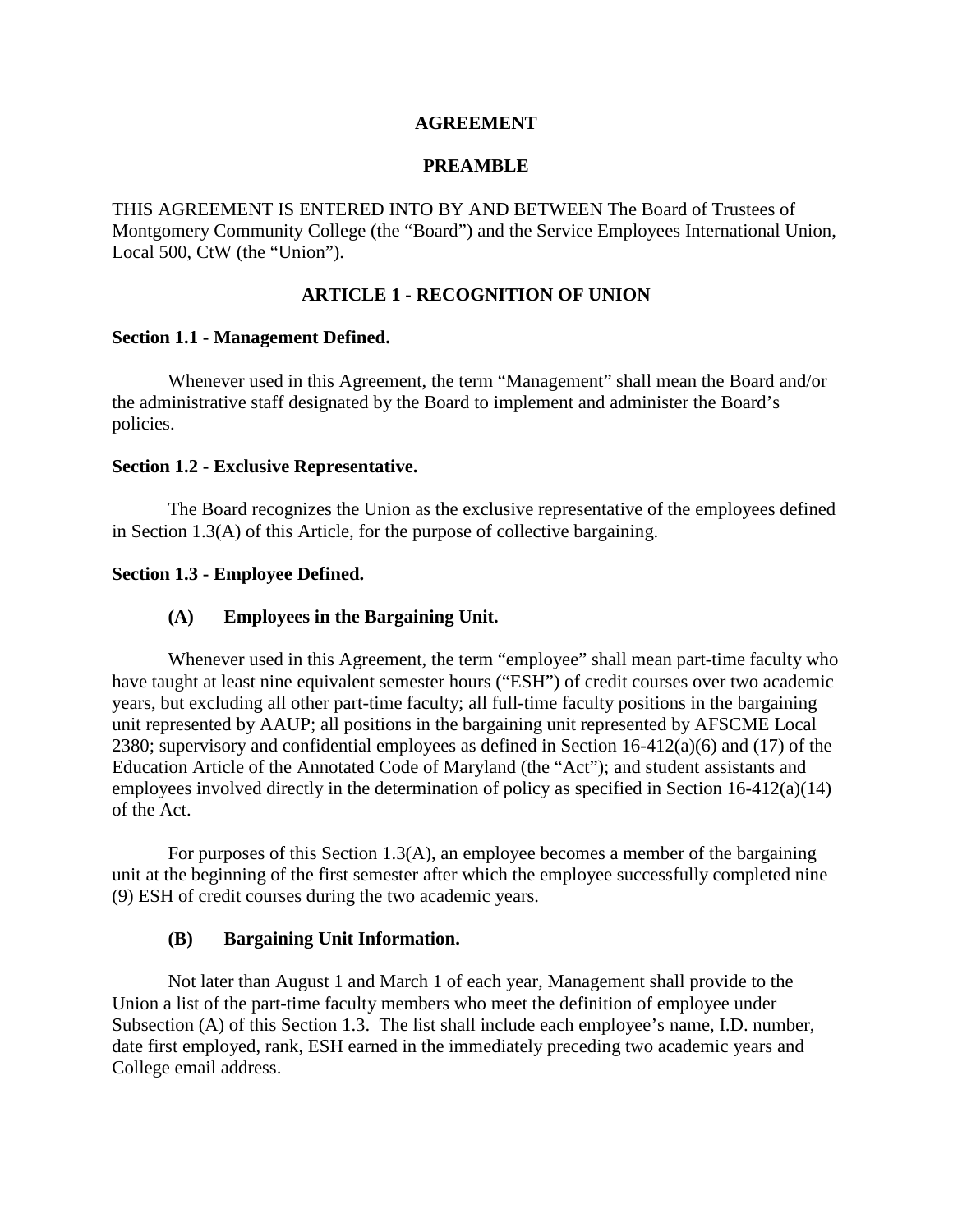Not later than October 1 and March 1 of each year, Management shall provide to the Union a list of the assignments of employees for the Fall and Spring Semesters, respectively. This list shall include each employee's assignment(s), departments, campus locations, days and times of each course taught, Course Reference Number (CRN) and ESH.

### **ARTICLE 2 - MANAGEMENT FUNCTIONS**

All management functions, rights, and prerogatives, written or unwritten, which have not been expressly modified or restricted by a specific provision of this Agreement, are retained and vested exclusively in Management and may be exercised by Management at its sole discretion. Such management functions, rights, and prerogatives include, but are not limited to, all rights and prerogatives granted by applicable law; the right to generally determine and effect the mission of Montgomery College; to evaluate applicants and select individuals for employment; to evaluate employees for purposes of salary increases, retirement, classification, promotion, demotion, transfer, layoffs and recall; to discipline and discharge employees for just cause; to grant salary increases and to retire, classify, promote, demote, transfer, lay off and recall employees; to recognize employees for outstanding service and special contributions to Montgomery College; to subcontract or use independent contractors in fulfilling the mission of Montgomery College and in undertaking any and all functions or activities for which Management might otherwise use personnel employed by Montgomery College; to determine the academic calendar, including the number and dates of work days for employees, and the commencement and ending of each work day; to expand, reduce, alter, combine, transfer, or terminate any position(s), department(s), program(s), or service(s); to allocate and expend funds and determine financial policies and procedures of Montgomery College; to control, regulate, and determine the use and location of all Montgomery College facilities, including campuses, machinery, equipment, buildings, other property, and support services; to determine the size and composition of the work force; to introduce new or improved research and operational methods; to set the standards of productivity, the services to be rendered and functions to be performed; to initiate, design, develop, adopt, modify, delete, approve, schedule, and authorize all programs to be offered by Montgomery College; to determine program content; to assign work; to determine qualifications of employees; to grant regular status to probationary employees; to establish, modify and enforce policies, rules, regulations, procedures, and standards not in conflict with an express provision of this Agreement; and, in all other respects, to plan, manage, evaluate, administer, govern, organize, control, and direct Montgomery College, its operations and personnel. Management, in not exercising any function hereby reserved to it in this Article 2, or in exercising any such function in a particular way, shall not be deemed to have waived its right to exercise such function or preclude Management from exercising the same in some other way.

#### **ARTICLE 3 - NON-DISCRIMINATION**

Management and the Union shall comply with the provisions of all applicable laws forbidding discrimination against or in favor of any employee on account of race, color, creed, national origin, disability, religion, sex, sexual orientation, age, gender identity, marital status, veteran status, or union membership. Notwithstanding any other provision of this agreement, Management shall have the right to take all actions necessary to comply with disability law, including but not limited to the authority to take actions deemed by the Management to be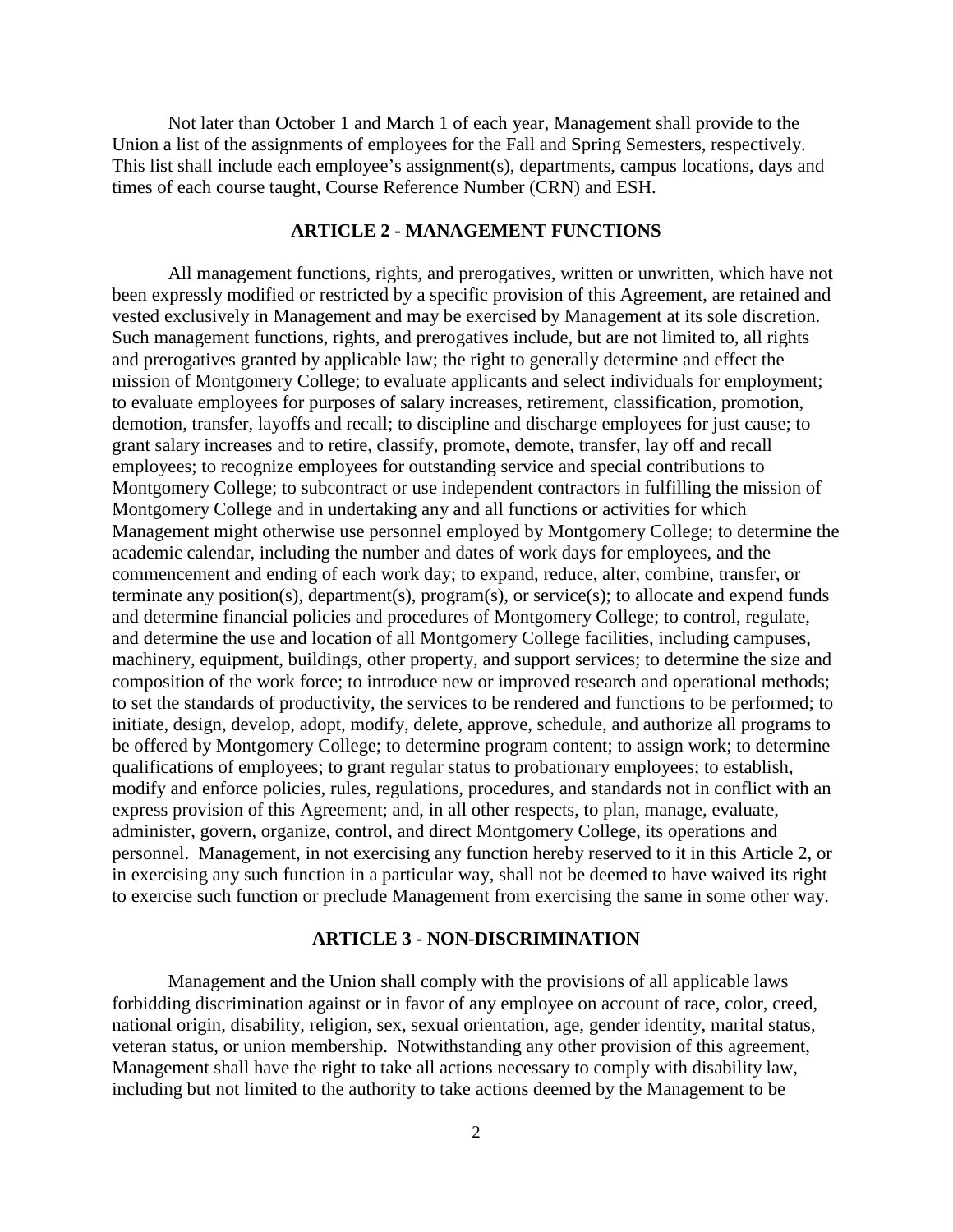necessary to effect reasonable accommodations. Where enforcement mechanisms exist under Federal, State or local laws, alleged violations of this Article 3 shall not be subject to the Grievance Procedure of Article 4, but shall be handled in accordance with the procedures of the College.

### **ARTICLE 4 - GRIEVANCE PROCEDURE**

### **Section 4.1 - Standard Procedure.**

#### **(A) Definition of Grievance.**

A "grievance" is an allegation by an employee and/or the Union that Management has violated an express provision of this Agreement and that such employee has been personally aggrieved thereby.

#### **(B) Procedures.**

An employee shall first make an effort to resolve a grievance informally. If a grievance cannot be resolved through informal discussion with an immediate supervisor, department chairperson, or Dean, it shall be processed as follows, except that a grievance based upon a recommendation for discharge shall be handled pursuant to Section 4.1(D) below.

#### **Step 1.**

Within ten (10) days of the event giving rise to the grievance or after the employee reasonably should have known of the event giving rise to the grievance, the aggrieved employee (or the Union with the employee's express permission) may submit a written grievance to the Dean or administrative designee in the employee's chain of command, with a copy to the Director of the Office of Employee & Labor Relations or designee and the Union. This Dean or administrative designee shall schedule a meeting with the employee to be held within ten (10) days of receipt of the written grievance, but this meeting may be waived by mutual agreement in writing between the Union and Management. The Dean or administrative designee shall submit a written answer to the aggrieved employee within ten (10) days of such meeting or the date of the agreement to waive the meeting, and provide a copy of the answer to the Director of the Office of Employee & Labor Relations or designee and the Union.

#### **Step 2.**

In the event the grievance is not satisfactorily adjusted at Step 1, the aggrieved employee (or the Union, with the employee's express permission), within ten (10) days after receipt of the Step 1 answer, may submit a written appeal of the Step 1 answer to the Vice President and Provost in the employee's chain of command, or his or her designee, with a copy to the Director of the Office of Employee & Labor Relations or designee and the Union. The Vice President and Provost, or designee, shall schedule a meeting with the aggrieved employee, and representative of the union, to be held not more than fourteen (14) days after receipt of the Step 2 appeal. The Vice President and Provost, or designee, shall submit a written answer to the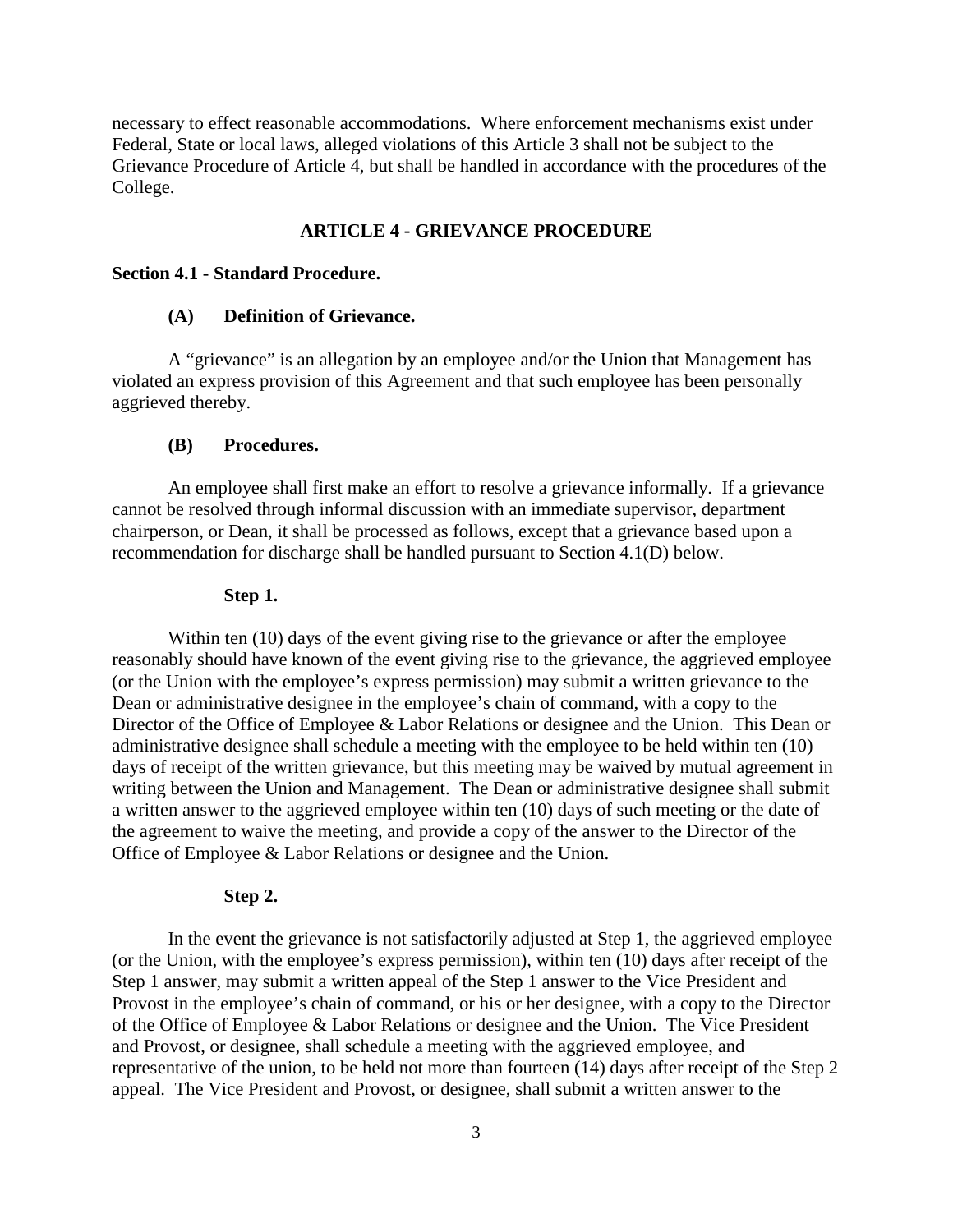aggrieved employee within fourteen (14) days after the Step 2 meeting, with a copy to the Director of the Office of Employee & Labor Relations or designee and the Union.

## **Step 3.**

In the event that the grievance is not satisfactorily adjusted at Step 2, the aggrieved employee (or the Union, with the employee's express permission), within ten (10) days after receipt of the Step 2 answer, may submit a written grievance appeal to the Senior Vice President for Academic Affairs, or designee, with a copy to the Director of the Office of Employee & Labor Relations or designee and the Union. The Senior Vice President, or designee, shall schedule a meeting with the aggrieved employee, and representative of the union, to be held not later than fourteen (14) days after receipt of the Step 3 appeal. The Senior Vice President, or designee, shall submit a written answer to the aggrieved employee within fourteen (14) days after such meeting, with a copy to the Union.

## **(C) Written Presentation.**

All grievances presented at Steps 1 through 3 of this Section 4.1 shall be in writing on a form agreed to by the parties and provided by Management, signed by the aggrieved employee (or by the Union with the employee's express permission), and set forth the specific provisions of the Agreement alleged to have been violated and the specific relief sought by the aggrieved employee, or the grievance shall be deemed to have been waived.

## **(D) Procedure in Cases of Discharge.**

Before a discharge becomes effective, an employee recommended for discharge under Section 6.2 of this Agreement shall receive written notice of the basis for the recommendation, the evidence against him or her, and the opportunity to present his or her side to the recommending authority. A grievance regarding a recommendation for discharge shall be filed with the Director of the Office of Employee  $\&$  Labor Relations or designee within ten (10) days of the date of the recommendation. The Director of the Office of Employee & Labor Relations or designee shall process the grievance at Step 3 of the grievance procedure.

## **(E) Union Representation.**

# **(1) Copies of Written Grievances.**

Upon receipt of a written grievance or written appeal submitted by an employee in accordance with the procedure set forth in Steps 1 through 3 of this Section 4.1, Management shall furnish a copy of same to the Union. A copy of any written answer of Management under Steps 1 through 3 of this Section 4.1 shall be forwarded to the Union simultaneously with its submission to the aggrieved employee.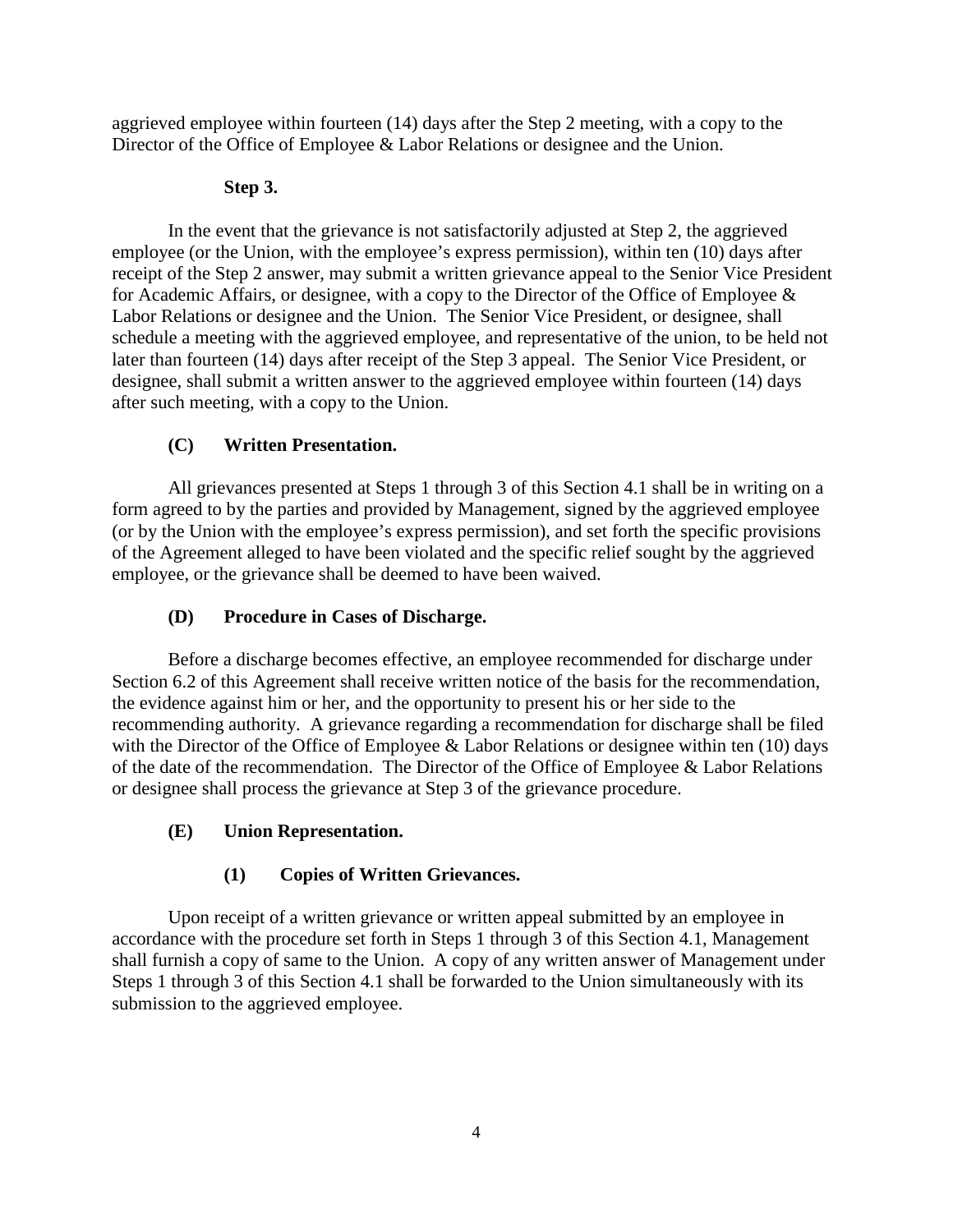### **(2) Representation at Grievance Meetings.**

An employee may be represented at the meetings held pursuant to Steps 1 through 3 of the procedure set forth in this Section 4.1 by a Union representative unless the aggrieved employee decides to represent himself or herself.

## **Section 4.2 - Arbitration.**

## **(A) Election of Arbitration.**

The Union, with the written concurrence of the aggrieved employee, may submit a grievance that has been properly processed through the procedure set forth in Section 4.1 of this Article to final and binding arbitration. The election of arbitration shall be made by submitting written notice of such intent, signed by both the aggrieved employee and a Union representative, to the Director of the Office of Employee & Labor Relations or designee within ten (10) days after receipt of the answer at Step 3 of Section 4.1(B) of this Article.

## **(B) Selection of Arbitrator.**

Management and the Union agree to maintain at all times, a panel of three (3) named arbitrators, one (1) of whom shall be appointed to hear each grievance that is appealed to arbitration pursuant to Section 4.2(A) of this Agreement. Rotation of arbitration cases among such arbitrators shall be in alphabetical order by the arbitrator's last name. As of the effective date of this Agreement, Management and the Union have selected Charles Feigenbaum, Ira Jaffe, and Michael Wolf as members of said panel. If one such arbitrator is no longer able to serve, Management and the Union shall immediately name a replacement arbitrator. The replacement arbitrator shall assume the order in the rotation held by the arbitrator that he or she is replacing. Except in the case of the voluntary resignation of a named arbitrator, no arbitrator may be removed by Management or the Union, except by mutual agreement of Management and the Union, or for cause. If Management or the Union appeals the decision and award of an arbitrator to a court of appropriate jurisdiction, that arbitrator shall be suspended from appointments under this Agreement pending such appeal and shall be removed if the decision and award is not upheld in full.

## **(C) Jurisdiction of Arbitrator.**

The jurisdiction and authority of the arbitrator of the grievance and the opinion and award of the arbitrator shall be confined exclusively to the interpretation and/or application of the express provision or provisions of this Agreement at issue between the Union and Management. The arbitrator shall have no authority to add to, detract from, alter, amend, or modify any provisions of this Agreement or impose on either party hereto a limitation or obligation not explicitly provided for in this Agreement; to establish or alter any wage rate or wage structure; or to consider any term or condition of employment or any other matter not expressly set forth within a provision of this Agreement. The arbitrator shall not hear or decide more than one grievance at one time without the mutual consent of Management and the Union. The opinion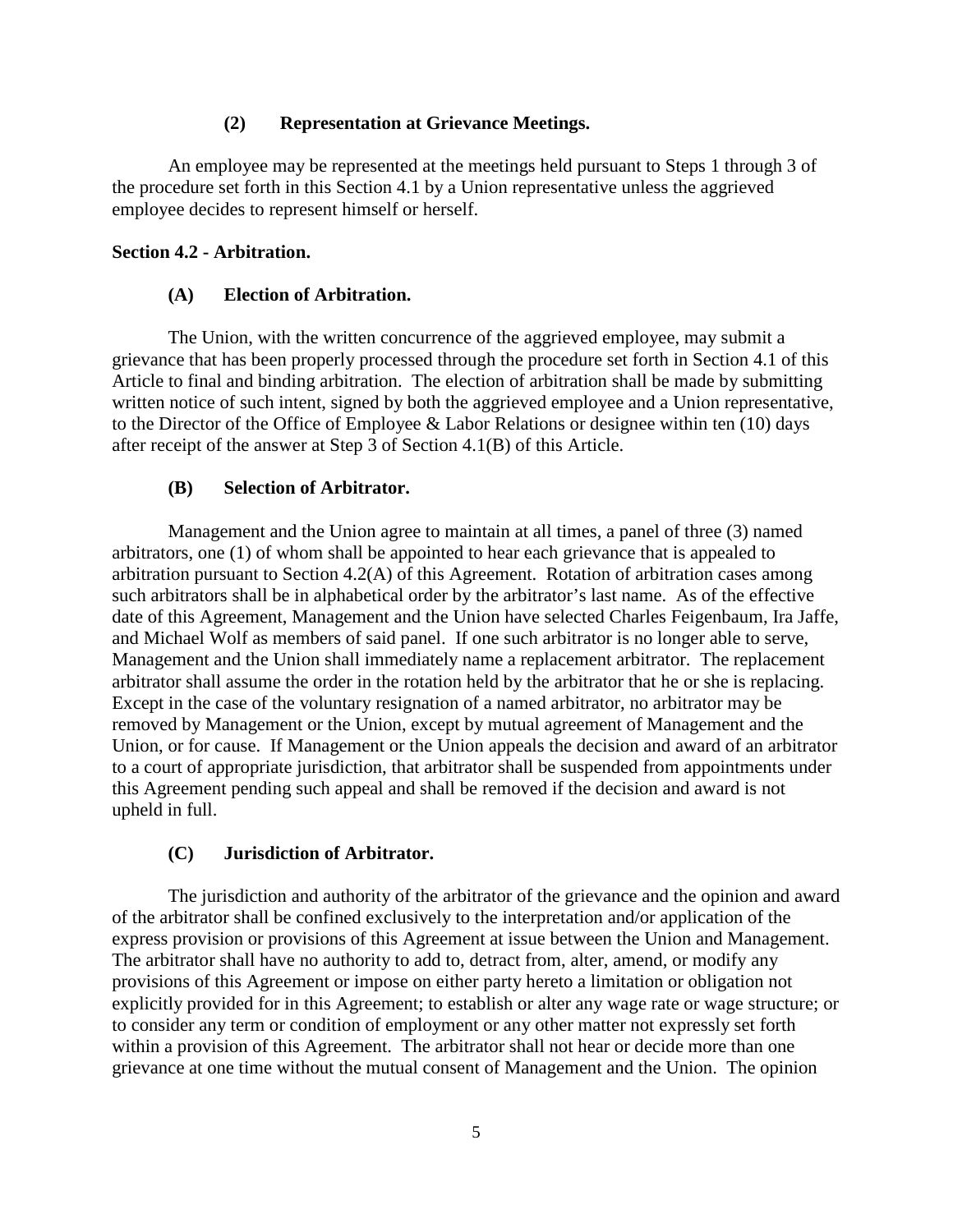and award of the arbitrator on the merits of any grievance adjudicated within his or her jurisdiction and authority, as specified in this Agreement, shall be served on both parties.

### **(D) Fees and Expenses of Arbitration.**

The fees and expenses of the arbitrator shall be shared equally by the parties.

### **Section 4.3 -Time Limitations.**

Whenever used in this Article 4, the word "days" shall mean all days during the calendar year other than Saturdays, Sundays, and days designated as holidays by Management. The time limits set forth in this Article are essential to this Agreement. Said time limits may be extended only by mutual agreement of Management and the Union and the aggrieved employee. If the Union or the aggrieved employee fails to comply with the time limits set forth in this Article, the grievance shall be deemed to have been waived. If Management fails to comply with any time limits set forth in this Article, the grievance shall automatically proceed to the next step.

#### **Section 4.4 - Method of Delivery.**

For the purposes of this Article, a grievance, appeal, or Management answer is "submitted" only if it is delivered by hand to the office of the appropriate person as set forth in Section 4.1, or mailed to that person by certified mail, return receipt requested, through the United States Postal Service.

### **ARTICLE 5 - SENIORITY**

#### **Section 5.1 - Definition.**

As used in this Agreement, an employee with the highest rank shall be considered the most senior. Where two or more employees are of equal rank, the employee having the greatest number of years of service at the College shall be considered most senior.

#### **Section 5.2 - Termination of Seniority.**

An employee's seniority shall terminate without recourse under the provisions of this Agreement if the employee voluntarily resigns, is discharged for cause, or does not provide services under this Agreement for more than two academic years. The termination of seniority shall not affect an employee's rank should the employee become reemployed.

#### **Section 5.3 - Consideration of Seniority in Assignment.**

If, after all course sections have been assigned in a semester, a course section becomes available because of enrollment demands or because an employee is unable to fulfill the assignment and Management determines that the course section will be assigned to existing adjunct faculty, Management shall, in its discretion, determine the qualifications and the factors involved in selection of those employees available to teach the course. If Management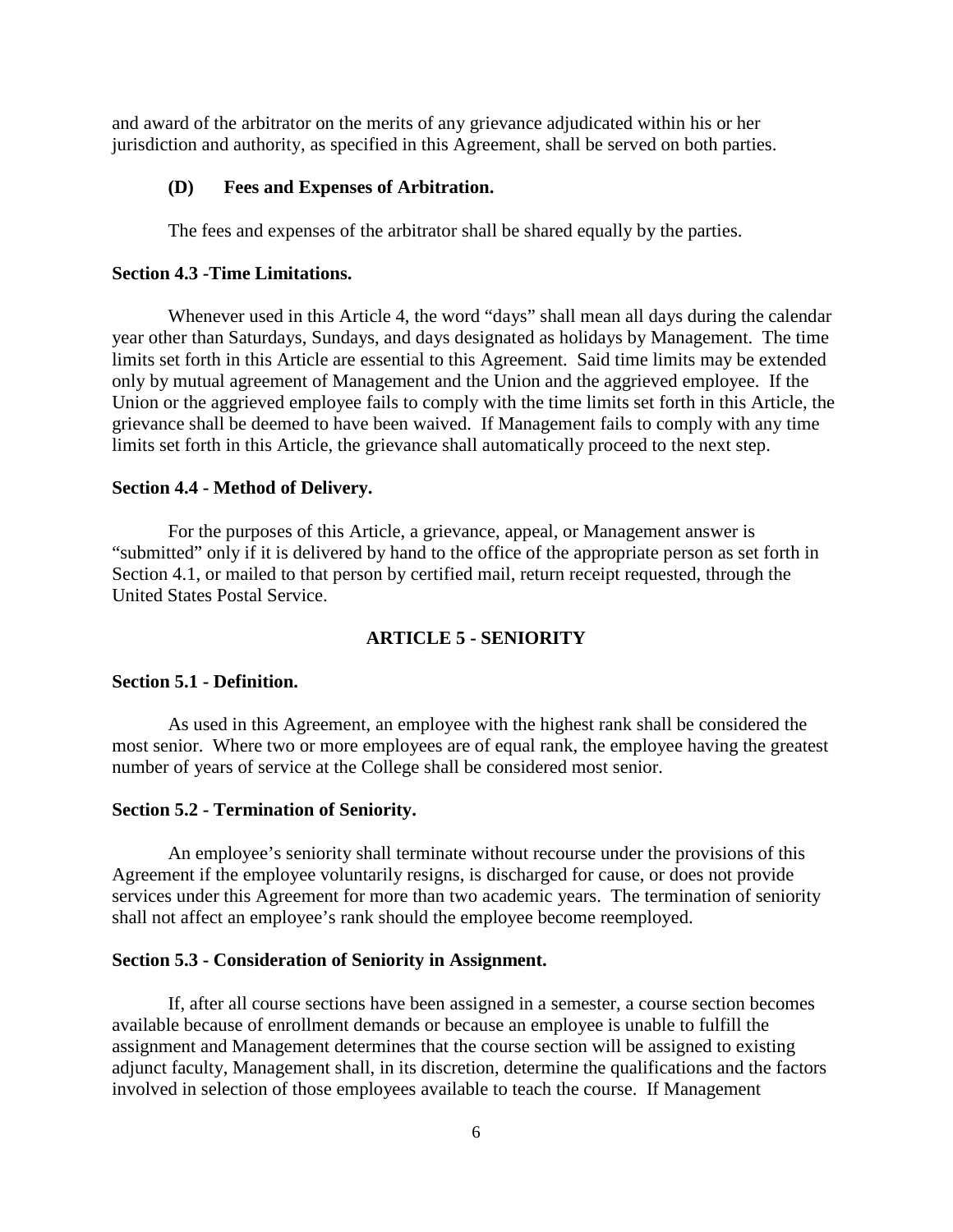determines that qualifications and factors are equal between employees, the employee having the greatest seniority shall first be offered the assignment.

## **ARTICLE 6 - DISCIPLINE AND DISCHARGE**

## **Section 6.1 - Scope.**

Discipline and discharge of employees shall be for just cause. Disciplinary action may be taken to correct an employee's inappropriate behavior or as a means of causing an improvement in performance to an acceptable level. An employee may request that a Union representative be present at any investigatory meeting, and/or at a meeting where discipline is to be administered and the request shall not be denied unless honoring the request would cause undue delay in the administration of the discipline.

## **Section 6.2 - Discipline and Discharge.**

## **(A) Verbal Reprimand.**

A verbal reprimand may be issued following a discussion between an immediate supervisor, department chairperson, or Dean and an employee, and its issuance noted for future reference by the immediate supervisor, department chairperson, or Dean.

## **(B) Written Reprimand.**

A written reprimand indicating the nature of the problem including references to prior warnings and verbal reprimands, and the necessary corrective action, may be issued following a discussion with the employee. The written reprimand shall be signed by the immediate supervisor, department chairperson, or Dean and copies provided to the employee and the Director of the Office of Employee & Labor Relations or designee.

## **(C) Suspension Without Pay.**

An employee may be suspended without pay for a specified period of time when disciplinary action more severe than a reprimand, but less severe than discharge is warranted in the judgment of Management. After affording an employee an opportunity to be heard, the Director of the Office of Employee & Labor Relations or designee may impose the suspension based upon the recommendation of the Dean/supervisor. A letter of suspension shall be provided to the employee and to the Union.

## **(D) Discharge.**

An employee's employment with the College may be terminated for just cause when the employee's performance or behavior is not meeting the legitimate expectations of Management, and the notice procedures of Section 4.1(D) of this Agreement have been followed.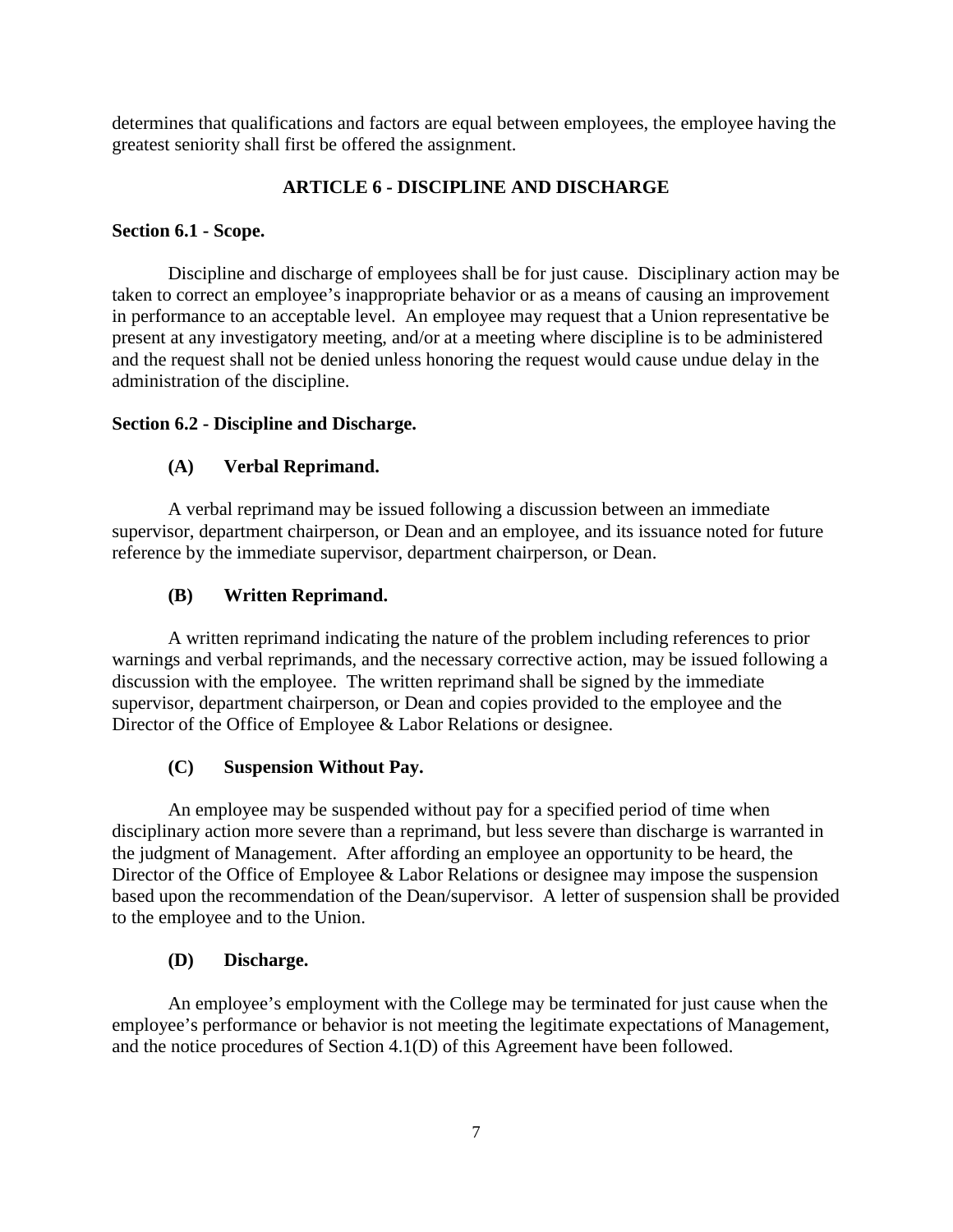#### **Section 6.3 - Failure to Offer Assignment.**

Each assignment ceases at the end of the designated period. The expiration of an assignment, or Management's failure to offer an assignment shall not be considered discipline or discharge and shall not be subject to the just cause standard but shall instead be subject to the provisions of Article 7 of this Agreement.

## **ARTICLE 7 - ASSIGNMENTS**

### **Section 7.1 - Assignments.**

### **(A) Scope.**

Assignments to teach a course or to provide other services as a part-time faculty member may be made only by the Dean or the Dean's designee. Assignments shall be made by written notification from Management. The listing of a course in the schedule of classes does not constitute an assignment. Unless specifically limited by this Article 7, decisions regarding who is taught, what is taught, how it is taught, where it is taught, and who does the teaching involve academic judgment and shall be made in Management's sole discretion. For purposes of this Article 7, an employee is in "good standing" if he or she has not been issued written or greater discipline.

#### **(B) Instructional Assignments.**

Instructional assignments are those where an employee teaches a course that is assigned equivalent semester hours (ESH) and a course reference number (CRN). Instructional assignments shall be made for a period of a semester, a part of an academic year, or for an entire academic year, in Management's discretion.

### **(C) Non-Instructional Assignments.**

Non-instructional assignments are those assigned ESH but not a CRN. Non-instructional assignments are made for a period of a semester, a part of an academic year or, in special circumstances, for a longer period, in Management's discretion. Non-instructional assignments are available only to employees who have performed, or who are also performing, instructional assignments.

#### **Section 7.2 - Administration of Assignments.**

### **(A) Scope.**

Management and the Union recognize that it is in the best interests of the College and its employees to make an assignment as early as possible. Management shall, if practicable, offer assignment(s) to existing employees before hiring new employees in a semester.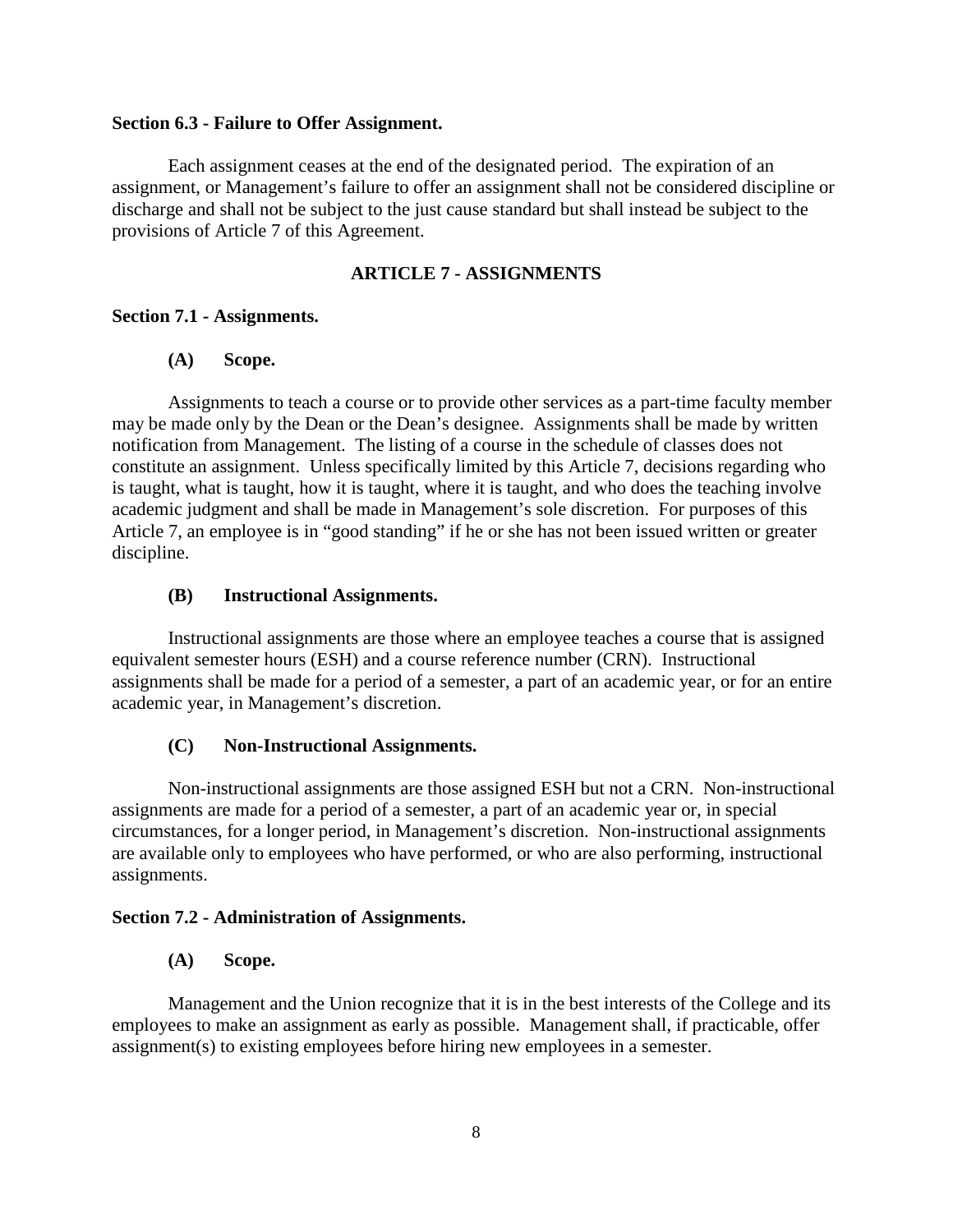### **(B) Requesting Assignment.**

To ensure that Management has sufficient information to make assignments in as timely a manner as is possible, an employee who desires consideration for assignment(s) in a subsequent semester or subsequent academic year must notify Management of this desire using the electronic application process provided by Management between January 25 and February 15 of each year.

## **(C) Failure to Receive Notice of Assignment.**

If an employee who has expressed a desire for assignment(s) has not received notice of an assignment by March 15 for the subsequent academic year in which the assignment has been desired, the employee shall promptly notify the Dean and department chair of the department in which the assignment is desired to ensure consideration of an assignment.

## **(D) Acceptance of Assignment.**

An employee who is provided notice of assignment(s) for a semester must notify Management of the acceptance of the assignment(s) within two (2) weeks of receiving notice of the assignment provided that, if an employee has provided notice to the Dean and the department chair that the employee would be unreachable for a specified period of time, the employee shall provide notice of acceptance of the assignment within one (1) week of the specified date on which the employee would be available.

## **(E) Termination of Assignment.**

An employee who has accepted assignment(s) shall provide one (1) month's notice of the employee's inability to fulfill the assignment(s), except in circumstances beyond the employee's reasonable control.

## **(F) Notice.**

Each year the College shall provide electronic written notification to employees of the requirements and deadlines for applying for assignments at least two weeks before the deadline. The College shall provide a means by which eligible employees may submit requests for good faith consideration under Section 7.3 of this Article 7 electronically.

## **Section 7.3 - Good Faith Consideration for Instructional Assignments.**

## **(A) Scope.**

Employees who have been assigned courses with a CRN for three (3) semesters within the immediately preceding three (3) academic years and who are in good standing shall be given good faith consideration (GFC) for assignment to courses with a CRN in subsequent academic years by the semester in which courses are assigned (Fall to Fall, Spring to Spring).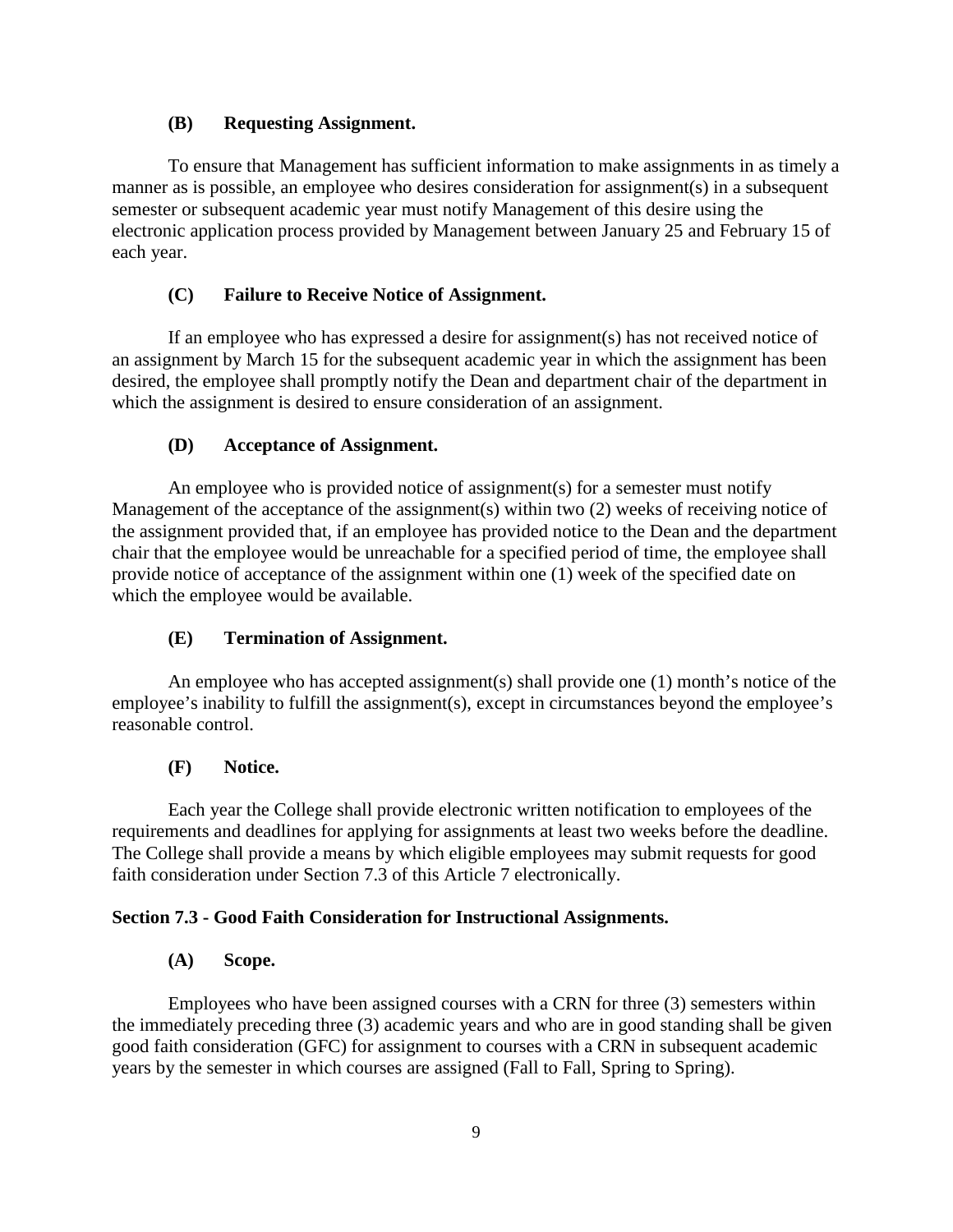### **(B) Requests for Good Faith Consideration.**

An employee's request for GFC shall be made using the electronic application process provided by Management between January 25 and February 15 of each year. At the time of such application, the employee shall disclose any additional pending requests for good faith consideration. GFC assignments are provided for the amount of ESH of courses with a CRN taught in the previous corresponding semester (previous fall to fall; previous spring to spring). An employee's request to regain lost ESH under subsection (E) of this Section 7.3 must also be made at this time through the electronic application process.

### **(C) Good Faith Consideration.**

In this Article 7, an employee with GFC means that Management may deny, reduce or cancel the assignment(s) of the employee only in the following circumstances:

> (1) elimination or downsizing of a department or program, or a reduction in the number of courses or sections offered in a semester;

(2) creation of a full-time position that absorbs existing courses taught by employees;

(3) cancellation of a course or section due to under-enrollment, as determined by Management in its discretion, except that the cancellation of a course in a semester shall not impact an employee's other assignment(s);

(4) unsatisfactory performance of an employee, as evidenced from classroom observations, student evaluations, student or other complaints, or the employee's failure to correct a performance problem identified by the department chair or Dean; except that student evaluations alone shall not be used as the exclusive basis to deny, reduce or cancel an employee's assignment(s);

(5) discharge, misconduct, or neglect of duties, resulting in written or greater discipline of the employee;

(6) where an employee exceeds the ESH limits set forth in Section 8.1 of this Agreement in a semester or in an academic year, unless the employee can establish that he or she was authorized to do so by a Dean;

(7) other demonstrated reason necessitating a change in academic, fiscal, program or organizational needs of the College, as determined by Management in its discretion.

An employee whose assignment is denied, reduced or cancelled under this Section 7.3 may request that the Dean or Dean's designee identify which of these circumstances caused the loss.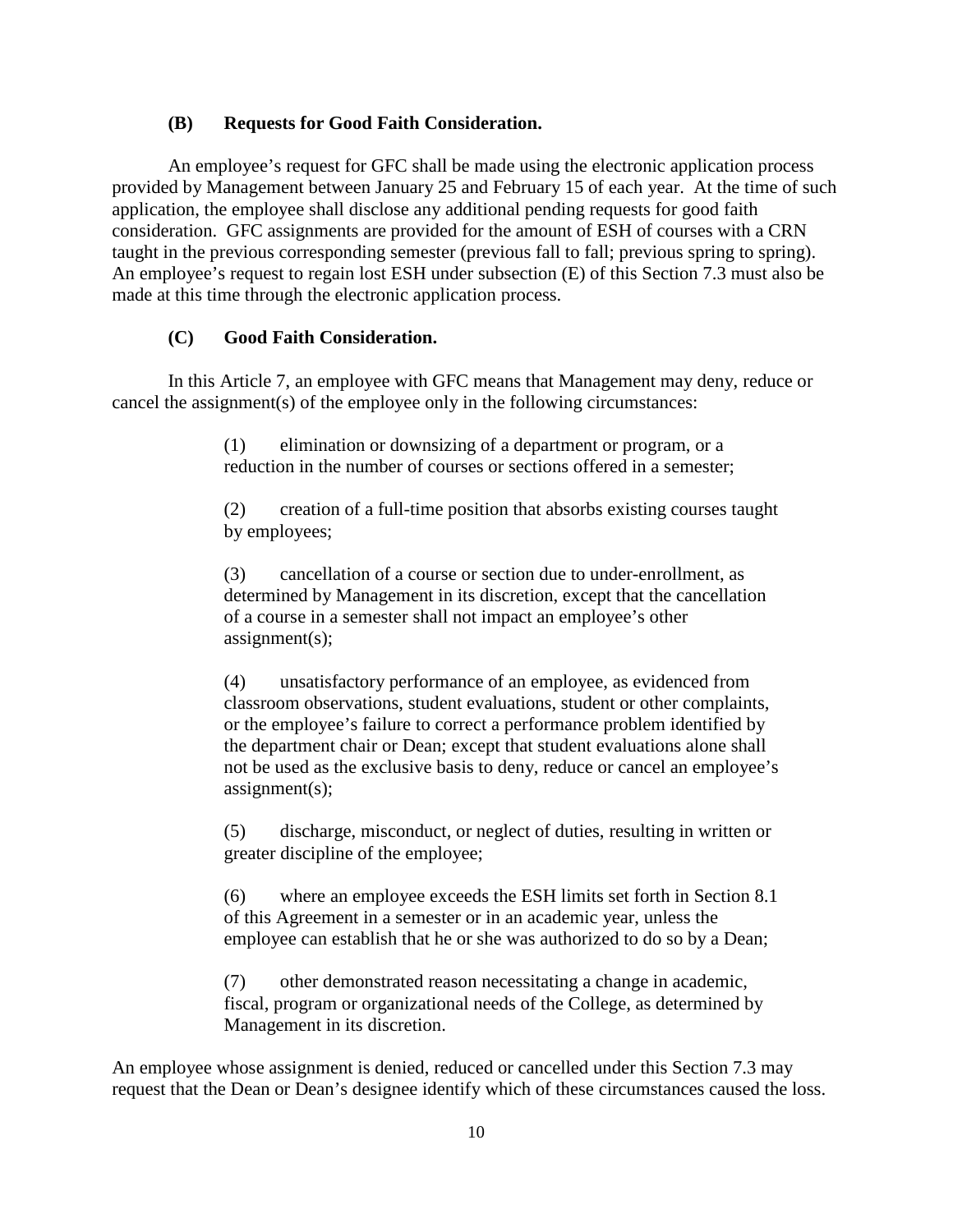### **(D) Loss of Good Faith Consideration Due to Performance.**

If an employee entitled to good faith consideration is denied assignment(s) for reasons related to the employee's classroom performance, Management shall notify the employee of this fact and provide the employee with a description of the concerns and resulting conditions under which the employee may be considered for assignments in the future. If Management determines that the employee has fulfilled the conditions imposed, the employee shall be considered for future assignments. The employee shall again be entitled to good faith consideration after satisfactory teaching of the same course for two (2) semesters in two (2) academic years.

### **(E) Opportunity to Regain Lost ESH.**

An employee who loses good faith consideration for ESH for courses with a CRN pursuant to the provisions of Section 7.3 (C)(1) or (3) of this Article 7, and who desires to regain the amount of lost ESH, must request consideration for the opportunity to do so through the electronic application process provided by Management between January 25 and February 15 of each year. In such circumstances, Management will provide the opportunity for the employee to retain good faith consideration for the amount of ESH lost for a course or courses with a CRN that the employee is qualified to teach, and that is not taught by other employees with good faith consideration, for two (2) subsequent semesters.

### **Section 7.4 - Course Titles and Content.**

Nothing in this Agreement shall prevent Management from modifying the title or content of a course that an employee has been assigned to teach. Employees shall be notified of changes in course title or course content of the courses they have been assigned.

## **Section 7.5 - Access to Services and Resources.**

An employee with a course assignment (including those employees who teach evenings and weekends) shall have: access to free textbooks for the assigned course(s); access to materials and supplies needed to teach the assigned course(s); access to a mailbox; access to photocopiers for class related purposes; access to administrative support services for standard and reasonable requests during normal work hours; access to a lounge area; access to space where meetings with students can occur; access, upon request, to standard instructional software and computer programs used to teach the assigned course(s); access, upon request, to a college email account; and access, upon request, to the ability to retrieve voice mail received by the department to which the employee is assigned. If an employee requests email and/or voice mail, the employee shall regularly check for and return messages. Upon receiving written permission from the Dean to obtain or purchase materials not otherwise offered or available through the College, an employee shall be reimbursed for the cost of such materials after submitting an itemized receipt for the purchase.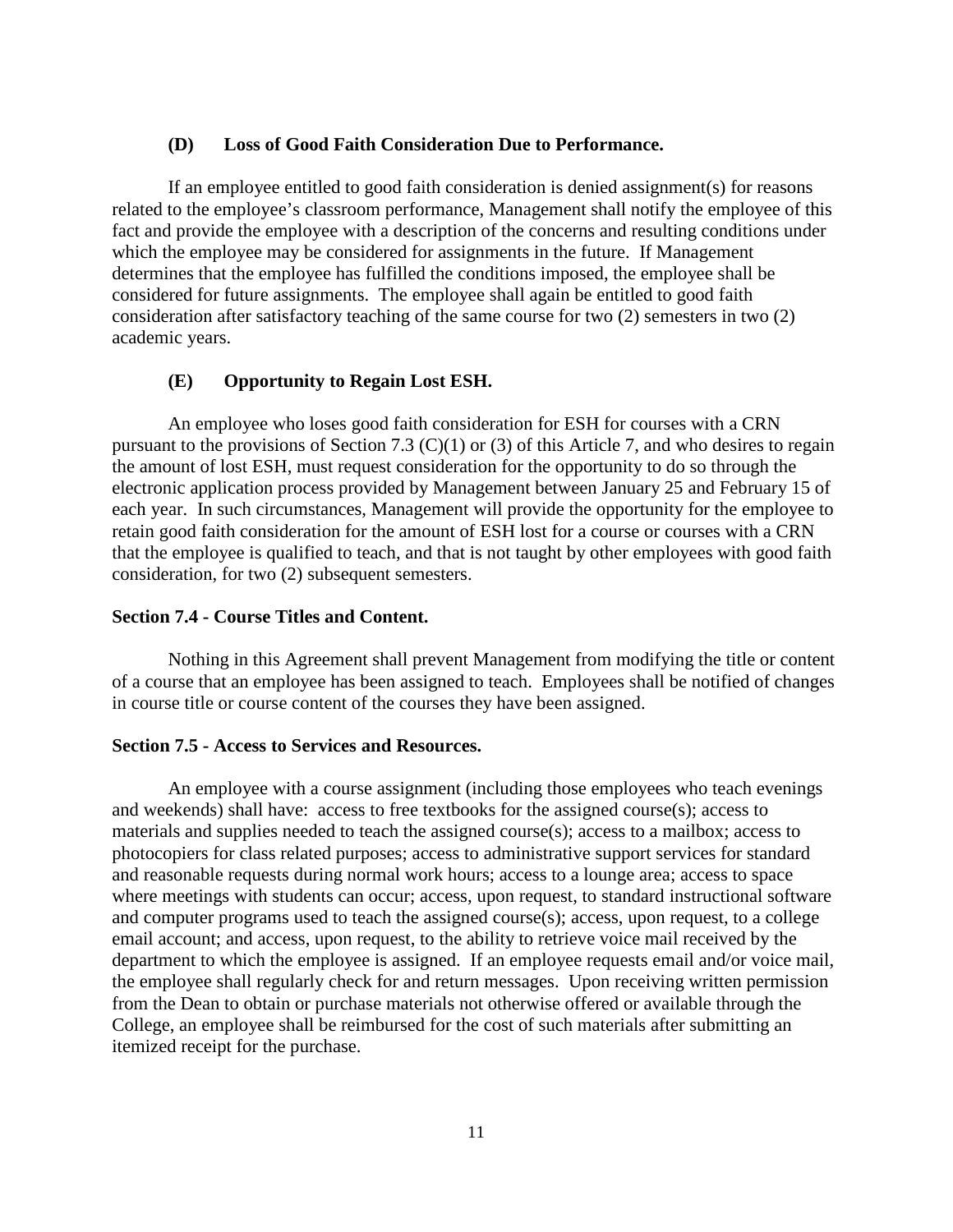#### **Section 7.6 - Engagement in the College Community.**

Management will make available to employees at time of hire relevant information about: the College generally; the department or program in which an employee's assignment is located; academic policies; the Office of Human Resources and Strategic Talent Management; College Centers that provide opportunities for professional development; and services available to students such as writing, learning and counseling. Management will make available to employees syllabi for the course(s) assigned. Employees may seek mentoring from full time faculty. Management will list an employee's name in the online schedule of courses. Departments will be encouraged to post a list of employees on their Department website.

#### **Section 7.7 - Professional Development.**

Employees are encouraged to participate in professional development activities sponsored by the College's professional development units: the Center for Teaching and Learning; the Office of Distance Learning; and the Center for Professional and Organizational Development. The determination of what constitutes appropriate professional development activities shall be made by Management in its sole discretion. In certain circumstances, as determined by Management in its sole discretion, employees may be compensated for participation in professional development events sponsored by the College in an amount of not less than one hundred dollars (\$100.00) per event.

#### **Section 7.8 - Part-Time Faculty Professional Development Assistance Program.**

In order to foster part-time faculty professional development opportunities, Management shall provide a part-time faculty professional development assistance program. The maximum benefit payable under the program shall be equal to one thousand, one hundred dollars (\$1100) per employee; the maximum benefits payable under this section shall not exceed fifty-four thousand dollars (\$54,000) within the fiscal year. Benefits provided under this section in any fiscal year shall be used for the payment of reasonable costs associated with pre-approved professional development activities relevant to the faculty member's discipline or teaching responsibilities. Such requests will be submitted to the dean for consideration. Funds may be used for wellness activities in accordance with the College's Wellness offerings. Funds may also be used for Montgomery College credit course tuition when requested in advance to the appropriate dean.

#### **ARTICLE 8 - WORKLOAD**

#### **Section 8.1 - Professional Responsibilities.**

#### **(A) Maximum Assignment of Equivalent Semester Hours.**

An employee shall be assigned no more than eleven and one half (11.50) Equivalent Semester Hours in one semester and no more than twenty-three (23.00) Equivalent Semester Hours in an academic year.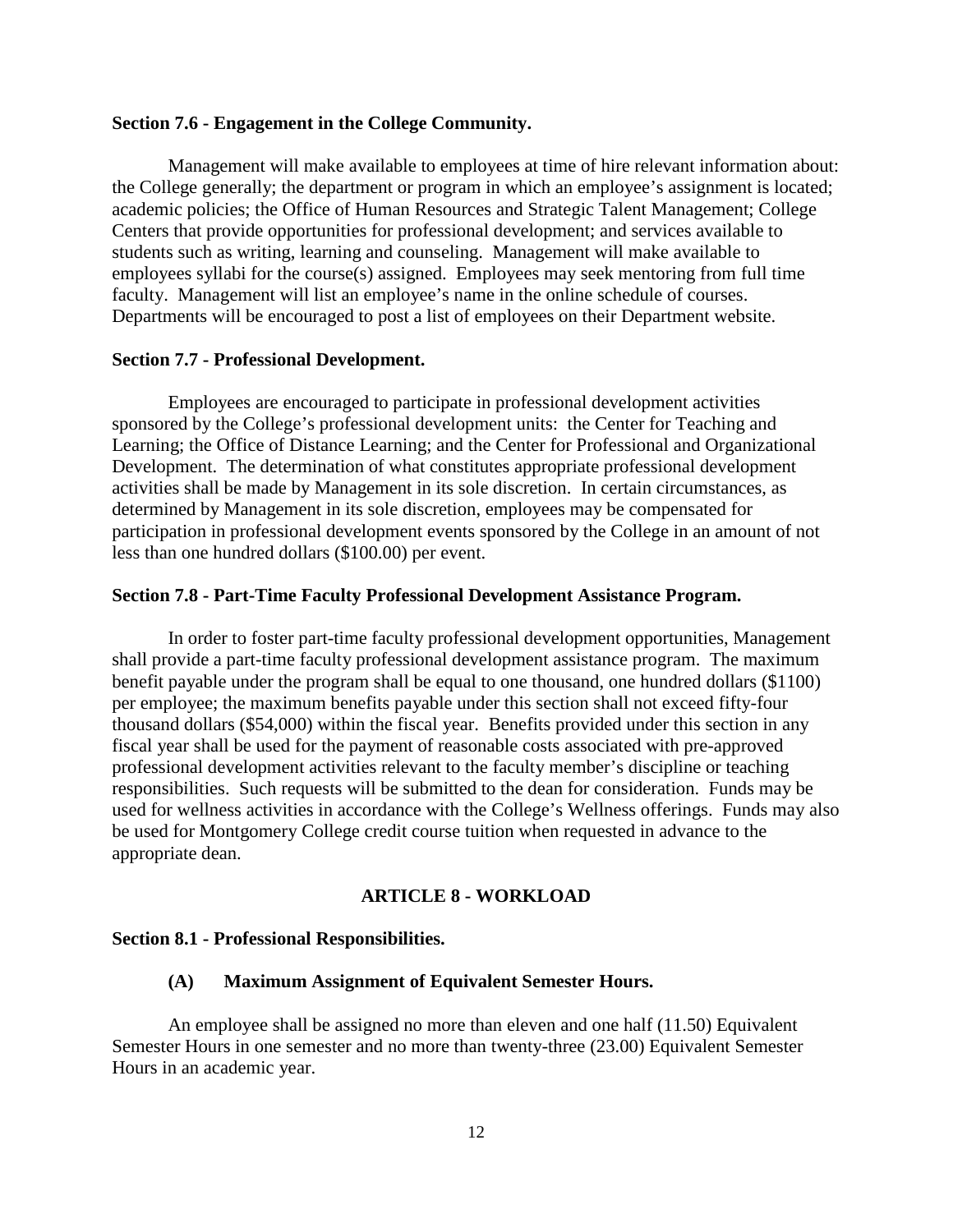### **(B) Responsibilities of an Employee.**

An employee shall, as a part of an assignment: conduct assigned classes in the area of employment in accordance with the catalog description, the course syllabi, and outcomes, and the stipulations of the College; hold every scheduled class, including the final examination where appropriate, the full scheduled number of minutes during the scheduled time in the scheduled location; maintain standards of teaching consistent with the standards of the department and the College; seek out means of improving instruction through professional development activities, professional organizations, meetings and workshops, and the current literature of the field; adjust, insofar as possible, teaching methods to student needs; submit mid-term grades and final grades to the campus records office, in accordance with established deadlines; submit a copy of syllabi, final examinations, and any materials requested, to the Dean or administrative designee; be available for student consultation; regularly check and respond to Montgomery College issued e-mail and pick up mail from assigned mailboxes. Professional responsibilities include the successful completion of mandatory training required by the College. Employees are encouraged to participate in departmental, unit, and campus meetings of a professional nature.

### **Section 8.2 - Evaluation.**

### **(A) Scope.**

Evaluations are intended to support excellence in teaching and to further academic and professional standards. In addition to feedback through periodic evaluation described in subsection (B) of this Section 8.2, Management will notify an employee of concerns about an employee's performance as soon as reasonably practicable after a Department Chair or equivalent academic unit administrator is made aware of such concerns and provide the employee an opportunity to address those concerns. This Section 8.2 is not subject to the provisions of Article 4 of this Agreement.

## **(B) Periodic Evaluation of Performance.**

Employees shall be evaluated during their first semester of instruction, at least once prior to advancement in rank, and at least once every three (3) academic years. An employee may request a classroom observation and written evaluation more frequently. The evaluation of an employee shall include a combination of classroom observation; student feedback (including student feedback solicited by an employee); and any materials presented by an employee regarding the employee's professional, artistic, or scholarly credentials, should the employee choose to do so. Evaluations shall be documented in a form established by Management and maintained in an employee's personnel file.

### **(C) Evaluation Protocols.**

Periodic evaluation of employees generally will be governed by the following protocols. Classroom observation will be arranged in advance. The rubric of the evaluation will be available to employees before the evaluation. A written report of the evaluation will be created. An employee may choose to respond to the evaluation and that response will be included in the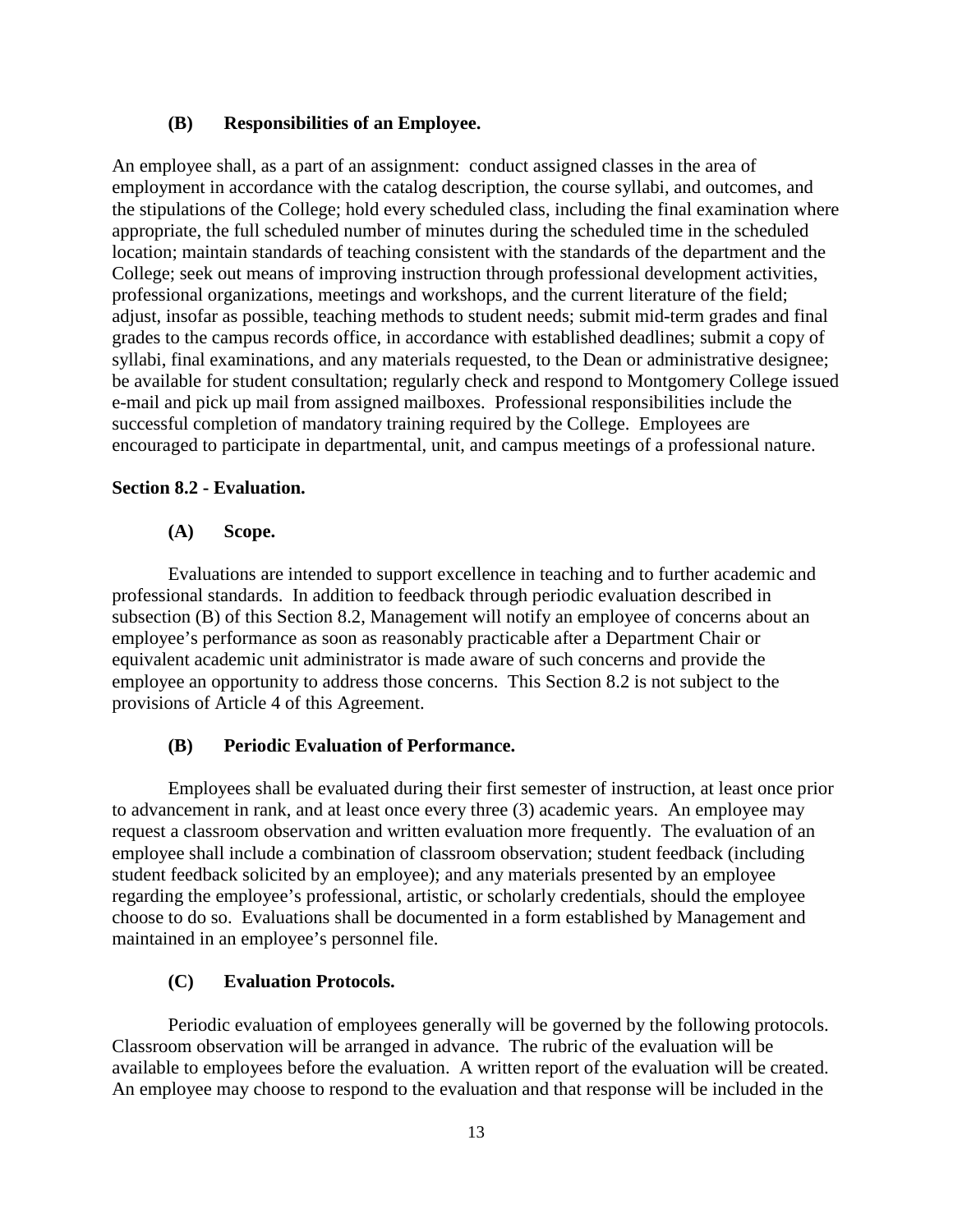evaluation package. Nothing precludes an evaluator from modifying the evaluation based on such response.

## **Section 8.3 - Equivalent Semester Hours for Lecture and Non-Lecture Components.**

## **(A) Scope.**

This Section 8.3 shall not be applicable to any form of instructional activity not currently utilized at Montgomery College, to community service courses, to courses taught via television, to any course component designated by Management as a practicum, tutorial, independent study, clinic/field experience, or ensemble, to applied music, nor to activities covered under Section 8.4.

## **(B) Definitions.**

For the purposes of this Section 8.3, the following definitions shall be applicable:

## **(1) Semester Hour of Credit.**

A "semester hour of credit" is the unit of measure of academic credit assigned by Management or a corresponding value assigned by Management for a course for which no academic credit is awarded.

## **(2) Course Components.**

A "course component" is an instructional activity designated by Management as either a lecture or non-lecture. Course components designated as a lecture must generate one (1) semester hour of credit for each "lecture standard" taught.

## **(3) Lecture Standard.**

The "lecture standard" is the minimum number of minutes of instructional activity for "actual class meeting(s)" required by the Maryland Higher Education Commission for the award of one (1) semester hour of credit.

## **(4) Non-Lecture Standard.**

The "non-lecture standard" is the minimum number of minutes of instructional activity for a "supervised laboratory or studio" required by the Maryland Higher Education Commission for the award of one (1) semester hour of credit.

## **(C) Calculation of Equivalent Semester Hours.**

For purposes of this Article 8, an "equivalent semester hour" is the unit of measure of an employee's work load and, except as provided in paragraph (3) of this subsection, shall be determined in accordance with paragraphs (1) and (2) of this subsection.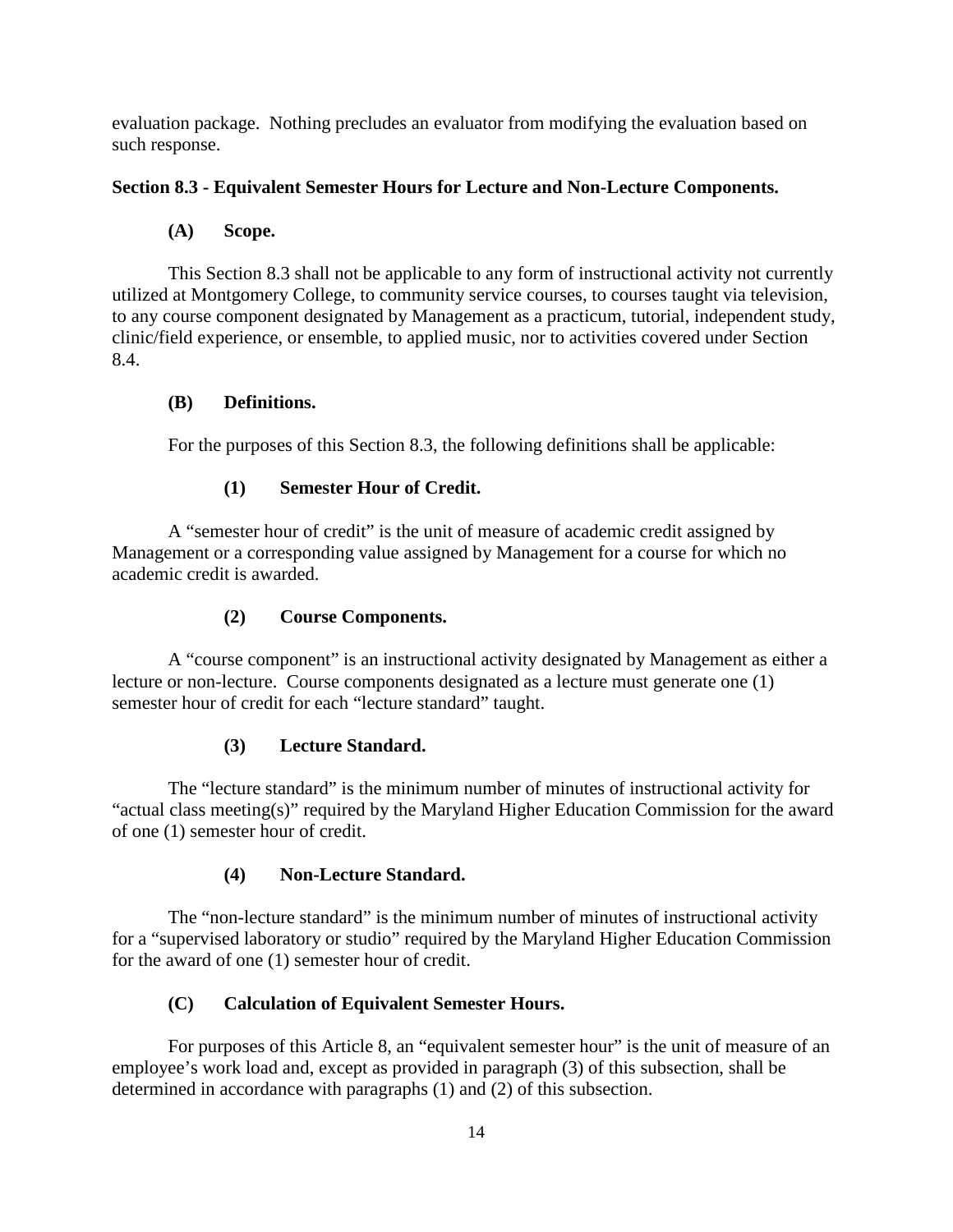## **(1) Lecture Component.**

The number of equivalent semester hours for a course component designated as a lecture is the integer portion of the quotient obtained by dividing the total minutes of scheduled instructional activity for such course component by the lecture standard rounded to the nearest one-quarter (1/4) hour.

## **(2) Non-Lecture Component.**

The number of equivalent semester hours for a course component designated as a nonlecture is 0.75 times the integer portion of the quotient obtained by dividing the total minutes of scheduled instructional activity for such course component by one-half (50%) the non-lecture standard rounded to the nearest one-quarter (1/4) hour.

## **(3) Other.**

After notice to the Union and with approval of the employee and the department chair, Management may assign to a course component taught by such employee a greater number of equivalent semester hours (such number to be determined by Management in its discretion) than that determined pursuant to paragraphs (1) and (2) of this subsection. If Management determines to assign a greater number of equivalent semester hours than that determined pursuant to paragraphs (1) and (2) of this subsection to a course component, the employee must make an irrevocable election, prior to the commencement of the course, to teach or not teach the course. Should the Union propose that, based upon similar criteria, a greater number of ESH be applied to a particular course, Management will give reasonable consideration to such a proposal.

## **Section 8.4 - Equivalent Semester Hours for Other Activities.**

## **(A) Special Centers.**

Employees assigned to a Mathematics Center, Writing Center, Speech and Diction Center, or other special center shall receive one (1) equivalent semester hour for each thirty (30) clock hours of such assigned duties.

## **(B) Other Assigned Activities.**

Where, under this Agreement, employees perform activities assigned by Management, not otherwise set forth in this Article, which Management determines are to be measured in terms of equivalent semester hours for purposes of Section 8.1 of this Article, one (1) equivalent semester hour shall be equal to forty (40) clock hours of such assigned activities.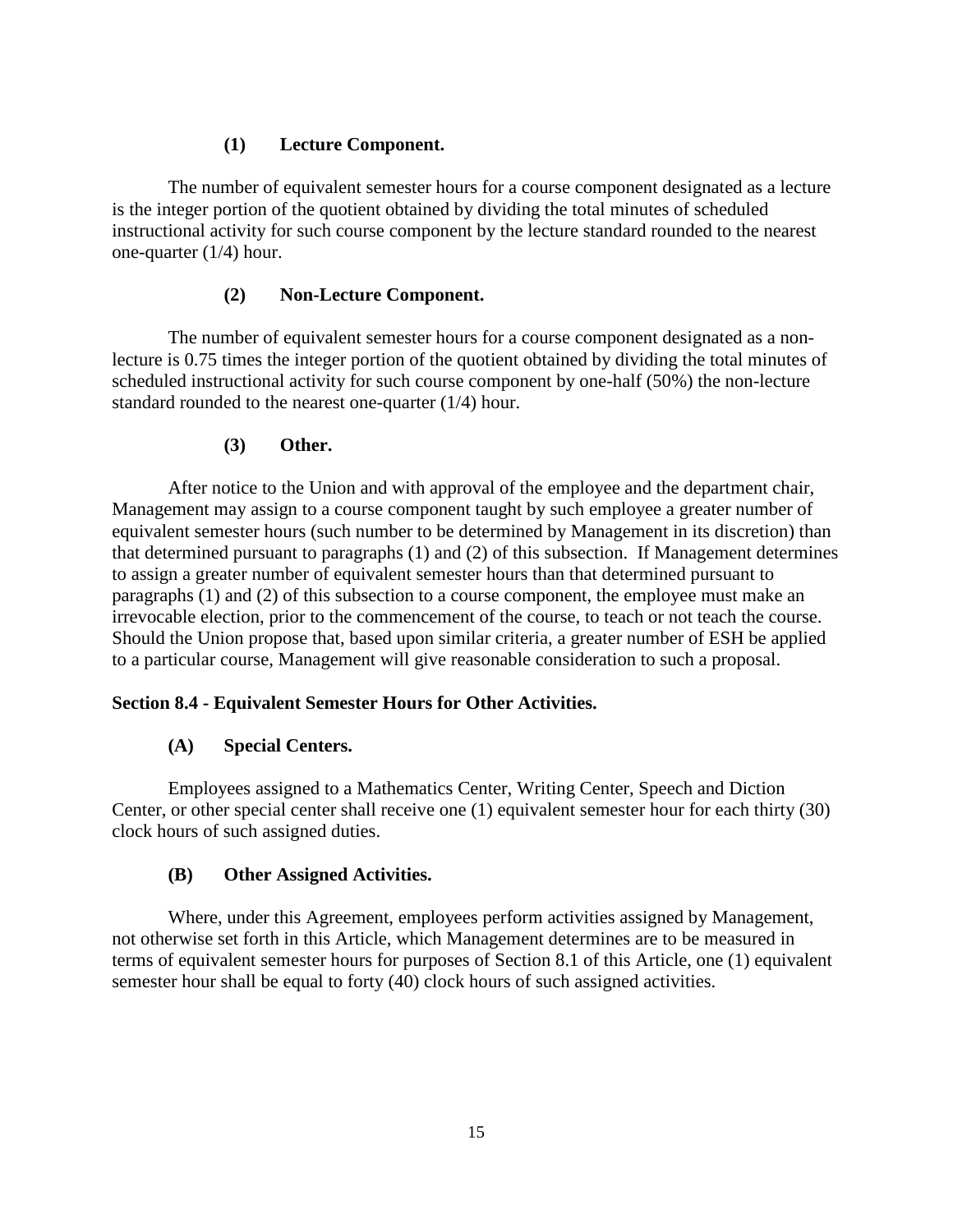#### **ARTICLE 9 - COMPENSATION AND BENEFITS**

#### **Section 9.1 - Pay Rate.**

Management recognizes that employees should be compensated for the contribution it makes, through instructional excellence, to the quality of our students' education and to the successful completion of their academic goals. Management is committed to enhancing employee compensation, in addition to support and resources, over a reasonable period, that recognizes the value of instruction in student success at Montgomery College.

The Pay Schedule for employees set forth in Appendix One to this Agreement is part of this Agreement and shall be the pay rate for employees, and reflects the goal of reaching the objective set forth above. Management will make available a schedule of dates on which employees will be paid each semester.

#### **Section 9.2 - Rate of Pay for Substitution.**

An employee who substitutes in a course session shall be paid the pro rata share of the course session, which shall be determined by dividing the product of the Employee's pay rate set forth in Appendix One and the number of Equivalent Semester Hours ("ESH") assigned to the course by the number of scheduled course sessions.

#### **Section 9.3 - Workers' Compensation.**

Employees shall be eligible for workers' compensation benefits to the extent permitted by applicable law.

#### **Section 9.4 - Failure to Achieve Projected Revenues.**

This Agreement is dependent upon receipt by Montgomery College of the revenues projected by Montgomery College as necessary to implement the Agreement. Should revenues fall below the levels necessary to implement this Agreement, Management shall immediately notify the Union of the shortfall in revenues and of its proposals, if any, for such modifications of this Agreement as are, in the judgment of Management, made necessary by the shortfall. Thereafter, Management and the Union shall promptly meet and bargain in good faith in an attempt to reach an agreement that can be implemented within the revenues received by Montgomery College.

#### **Section 9.5 - Initial Salary Placement.**

Upon initial hire, employees with terminal degrees will be automatically placed at the Adjunct I level.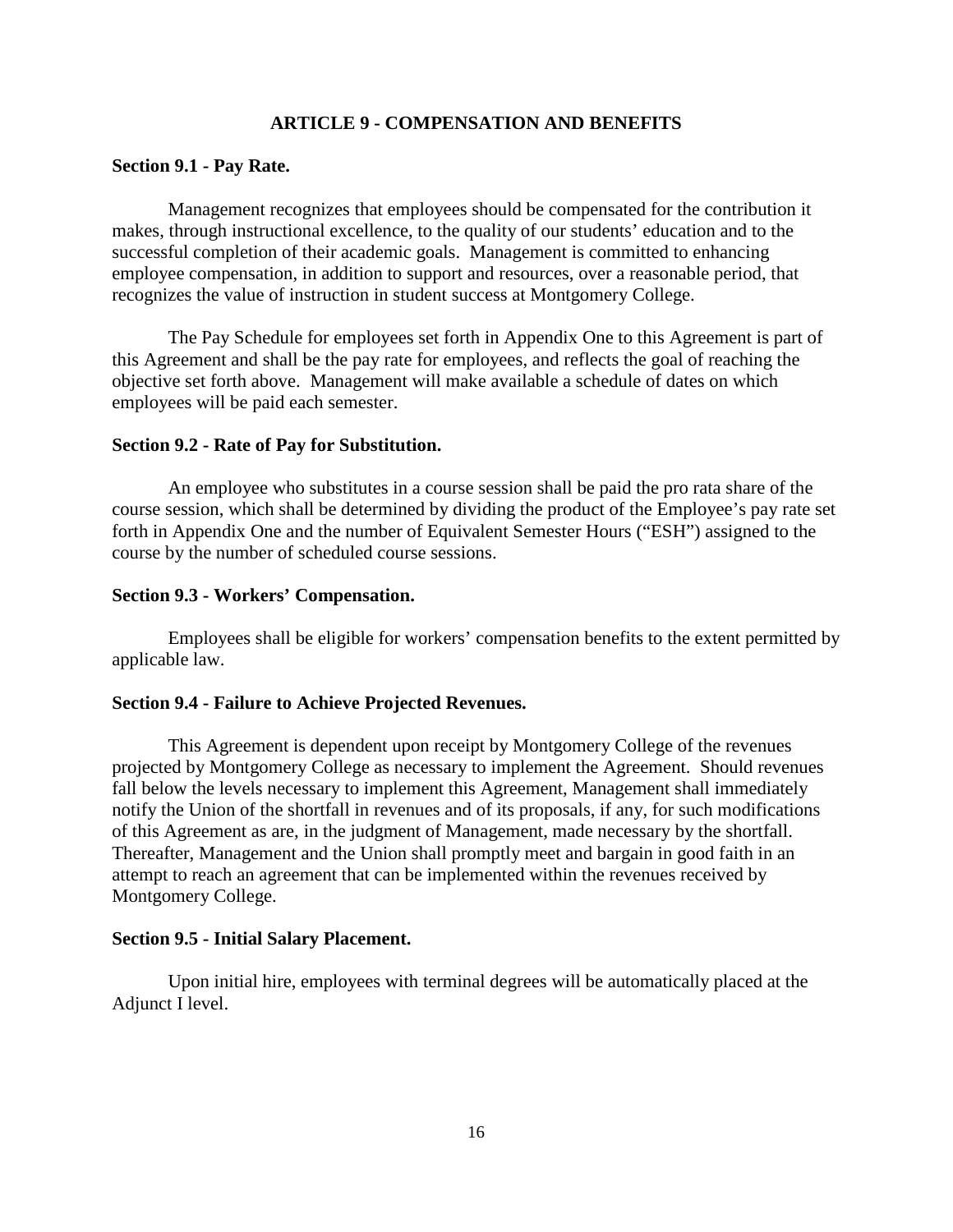### **Section 9.6 - Rank Advancement.**

Management is committed to an open and transparent process for employees who wish to seek rank advancement in accordance with the College's established policies and procedures.

### **(A) Notice of Ability for Rank Advancement.**

All employees, upon entering the bargaining unit, shall be made aware in writing of College policy and procedure 32203, Academic rank, with respect to rank advancement, including the minimum qualifications and requirements for each level of advancement, and the process and criteria by which advancement requests are evaluated. Employees will be further notified of any future amendments to the requirements or procedures established by Management.

### **(B) Consideration of Requests for Rank Advancement.**

Employees seeking such advancement shall be given timely consideration for their request and will be notified in writing of Management's determination, and, if denied, the reason and the policy and procedure, upon which the denial was based.

### **(C) Explanation of Denial of Rank Advancement.**

Employees denied advancement shall, upon request in writing to the appropriate Dean, be granted a meeting for further explanation of the deficiencies upon which the denial was based, and recommendations as to how those deficiencies can be resolved.

### **Section 9.7 – Employment in Other Faculty Positions.**

Nothing in this Agreement prevents an employee from applying for a full-time faculty position. If an employee applies but is not selected for a position, the employee may request to meet with the department chair to discuss how the employee might become a more viable candidate.

### **Section 9.8 – Regular Part-Time Employees.**

### **(A) Scope.**

Based on programmatic or operational need, Management may designate regular parttime employees to work for one academic year, and that designation may be extended for a second academic year.

#### **(B) Consideration for Designation.**

In addition to any posting of the opportunity, Management will notify the Union if a regular part-time opportunity arises, so that the Union may notify employees of the opportunity.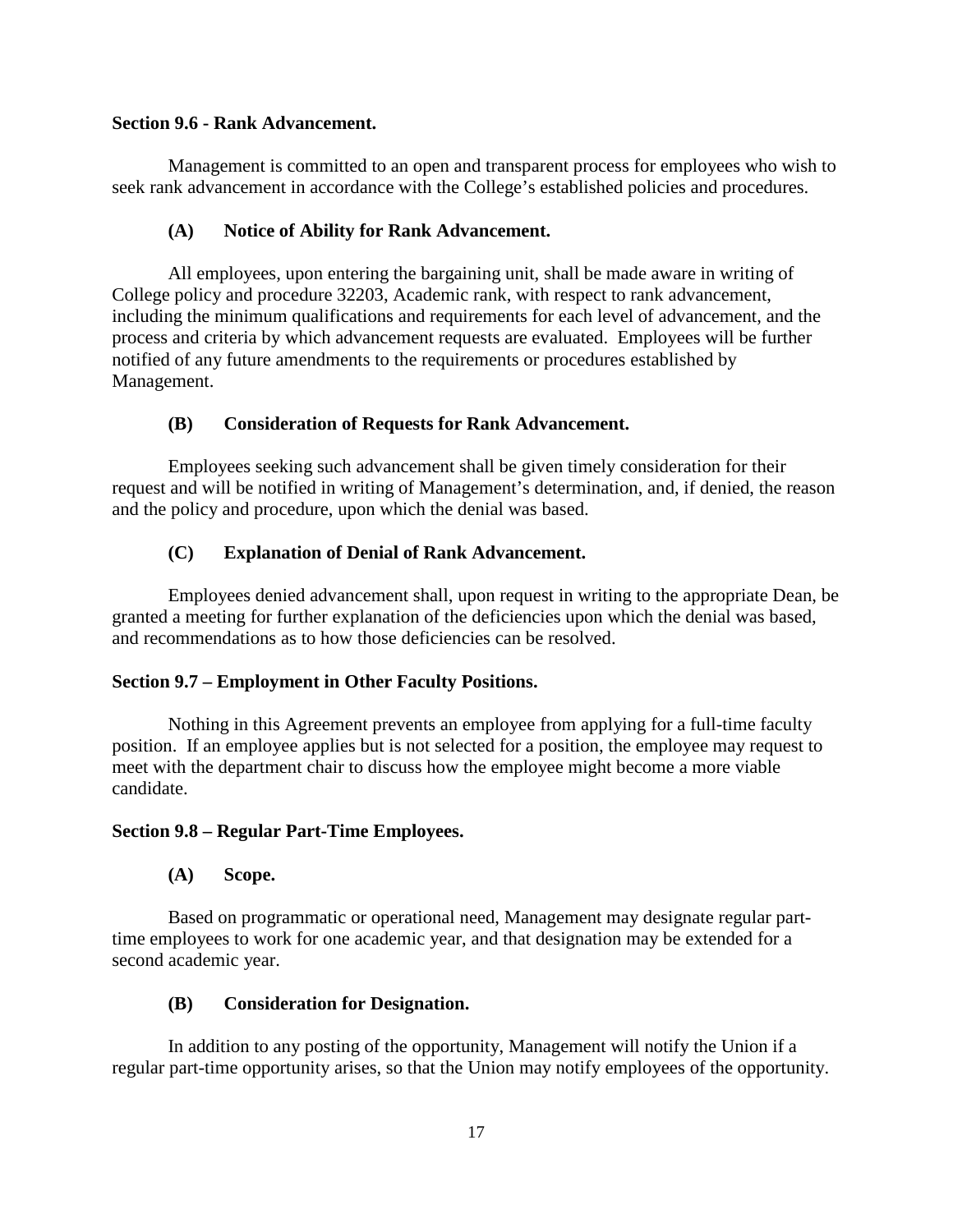## **(C) Responsibilities.**

An employee selected for a regular part-time opportunity will be notified as to the scope of duties, consistent with the requirements of Sections 8.3 and 8.4 of this Agreement. The department chair of the program in which the regular part-time employee works will be responsible for prioritizing non-teaching duties.

### **(D) Conclusion of Regular Part-Time Designation.**

An employee who has completed his or her designation as a regular part-time employee, and who is in good standing, may exercise good faith consideration for ESH associated with courses with a CRN number taught as a regular part-time employee. If an employee's teaching duties were reduced to accommodate non-teaching assignments, the employee may still exercise good faith consideration for ESH associated with courses with a CRN number the employee had been scheduled to teach before the reduction.

#### **Section 9.9 - Flexible Spending Accounts.**

Employees will be eligible to participate in the Health Care Flexible Spending Account and Dependent Care Flexible Spending Account provided by Montgomery College in accordance with applicable laws.

#### **Section 9.10 - Stipends.**

In the event Montgomery College provides stipends to those employees in leadership positions within the governance structure established by Montgomery College, an employee serving in such position will be eligible to receive the stipend in accordance with the procedure to be established by Montgomery College.

## **Section 9.11 – Supplemental Retirement Annuity (SRA) 403(b) Program. [TA]**

Employees may elect to participate in the Supplemental Retirement Annuity (SRA) 403(b) program offered by Montgomery College.

### **ARTICLE 10 - LEAVE**

#### **Section 10.1 - Scope.**

The purpose of this Article 10 is to provide the basis for and manner by which employees may be absent. An employee must notify the coordinator, department chair, or appropriate designee of an expected absence from a course session in advance of the absence.

### **Section 10.2 - Paid Time Off.**

An employee is permitted to be absent from one (1) session of each course taught in a semester without penalty. Unless another Section of this Article 10 providing for paid leave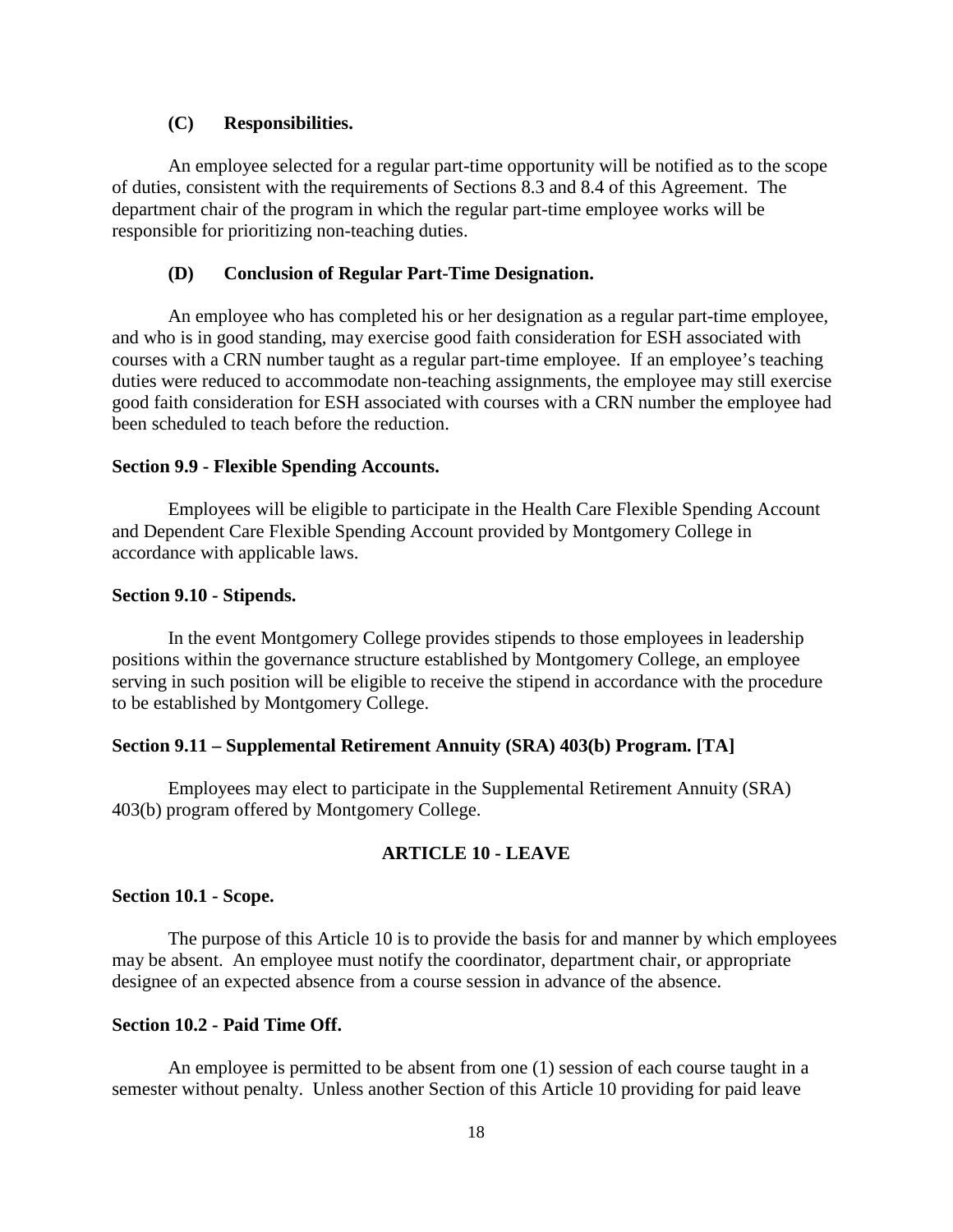applies, an employee who is absent from more than one session of a course taught in a semester shall have the pro rata share of the amount paid for the session(s) deducted from his or her pay.

### **Section 10.3 – Safe and Sick Leave.**

Eligible employees are entitled to paid time off in accordance with the provisions of the Maryland Healthy Working Families Act (MHWFA).

#### **Section 10.4 - Substitutes.**

An employee is not required to find a substitute when an employee will not be present for a course session, although nothing in this Section 10.4 prevents an employee from suggesting a substitute to his or her coordinator, department chair or appropriate designee.

#### **Section 10.5 - Court Attendance Leave.**

An employee subpoenaed as a witness in a civil or criminal case, other than a case in which the employee is a defendant, or an employee ordered to appear for jury duty shall be entitled to leave with pay for the time required to comply with such subpoena or order in the event court attendance conflicts with instructional time. Application for leave under this Section 10.5 shall be submitted in writing to the appropriate dean as soon as the employee is served with a subpoena or order to report for jury duty.

#### **Section 10.6 - Bereavement Leave.**

An employee shall be entitled to leave with pay for a maximum of five (5) consecutive calendar days in the case of the death of an immediate family member (defined as spouse; natural, foster or step-child; in- laws; parent; step-parent; sibling; grandchild; grandparent; or member of the employee's immediate household), provided such leave is taken during the period between the date of death and the conclusion of the mourning period.

### **Section 10.7 - Professional Development Leave.**

An employee shall be entitled to leave with pay for a maximum of one work day in connection with attendance to a professional development activity approved under Article 7, Section 7.8 of this Agreement.

#### **ARTICLE 11 - UNION RIGHTS**

#### **Section 11.1 - Meeting Space, Campus Mails, and Food Services.**

Montgomery College meeting space and the intra-College mail system and food services shall be made available to the Union in accord with the procedures established by Management for Montgomery College organizations.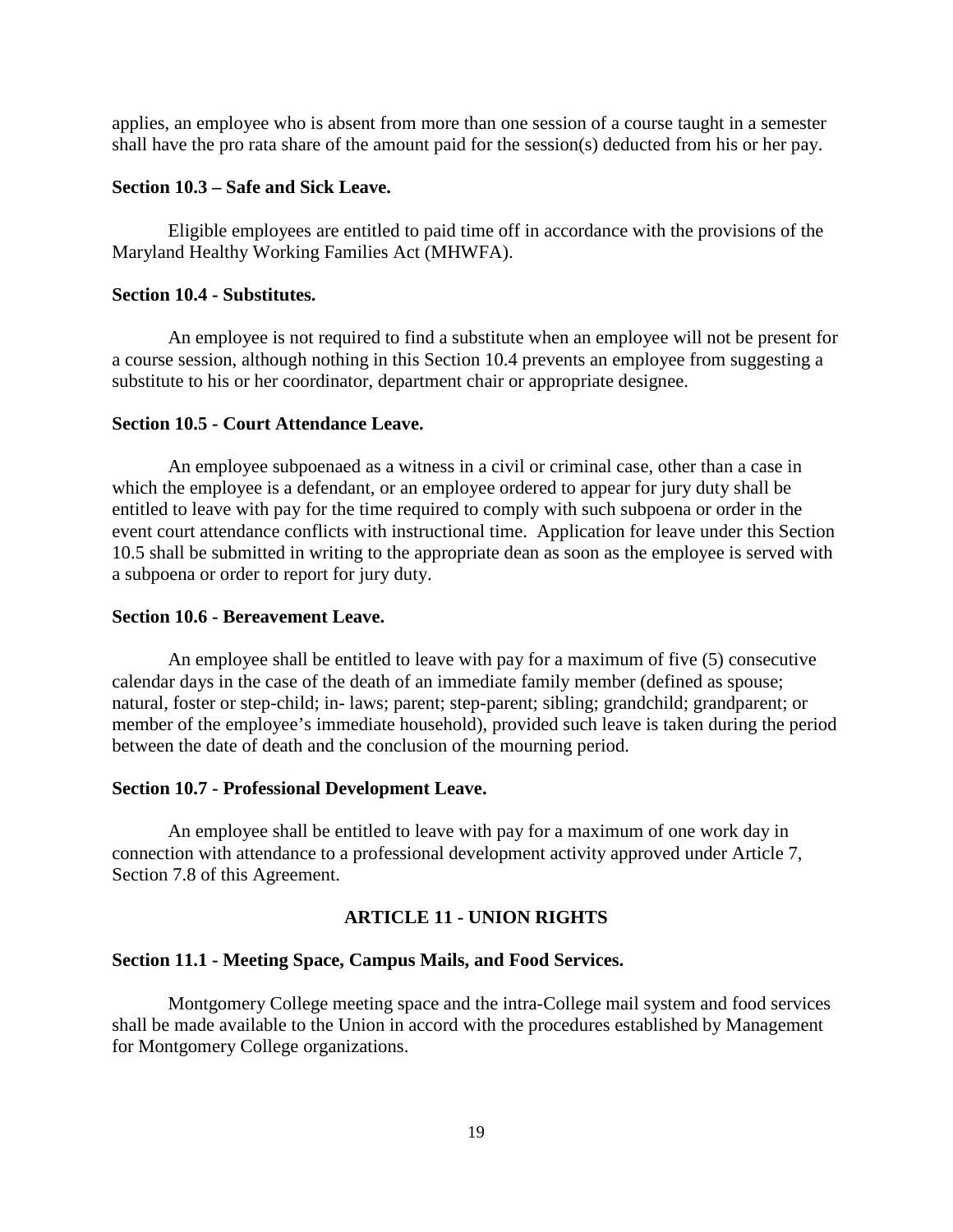### **Section 11.2 - Bulletin Boards.**

The Union shall be permitted to post notices pertaining to legitimate and appropriate Union interests on designated Montgomery College bulletin boards. Such postings shall be consistent with established Management policies regarding postings in public places.

#### **Section 11.3 - Designated Union Representatives.**

Management shall recognize employees designated by the Union as workplace leaders to adjust grievances, process disciplinary appeals, and for meetings with a grievant or with Management, and to attend to other matters related to the administration of this Agreement when authorized by the Union to do so. The Union shall notify the Director of the Office of Employee & Labor Relations or designee of the names of the workplace leaders who are authorized by the Union as representatives and shall notify the Director of the Office of Employee & Labor Relations or designee within five (5) working days of any change in the representatives. With prior notification to the Director of the Office of Employee & Labor Relations or designee, the Union representative may be present on College property to attend to matters related to the administration of this Agreement.

#### **Section 11.4 - Labor/Management Collaboration Committee.**

## **(A) Scope.**

In order to foster cooperative and collaborative labor relations between Management and the Union and to attempt to resolve matters that affect bargaining unit employees, there is hereby established a Labor/Management Collaboration Committee ("LMCC"). This committee shall be comprised of five representatives of Management and five representatives of the Union. The committee shall meet a minimum of six times per fiscal year (every other month) unless otherwise mutually agreed, to discuss issues of concern to Management and the Union. Management and the Union shall jointly establish meeting dates for the entire year no later than September 1 of each year. Management and the Union shall exchange proposed agenda items one week in advance of each meeting. The Union and Management shall be committed to the success of the LMCC.

#### **(B) Health and Safety.**

Management and the Union share an interest in maintaining a safe and healthy workplace for employees. Management and the Union shall encourage employees to work in a safe manner to observe College rules, policies and procedures relating to safety and health. Health & Safety shall be a standing item on the Labor/Management Collaboration Committee agenda to discuss raising awareness, establishing better communications, and other safety and health issues.

#### **Section 11.5 - Personnel Files.**

Management will maintain one (1) official personnel file for each employee to which the employee will have access upon reasonable notice. An employee shall make all requests for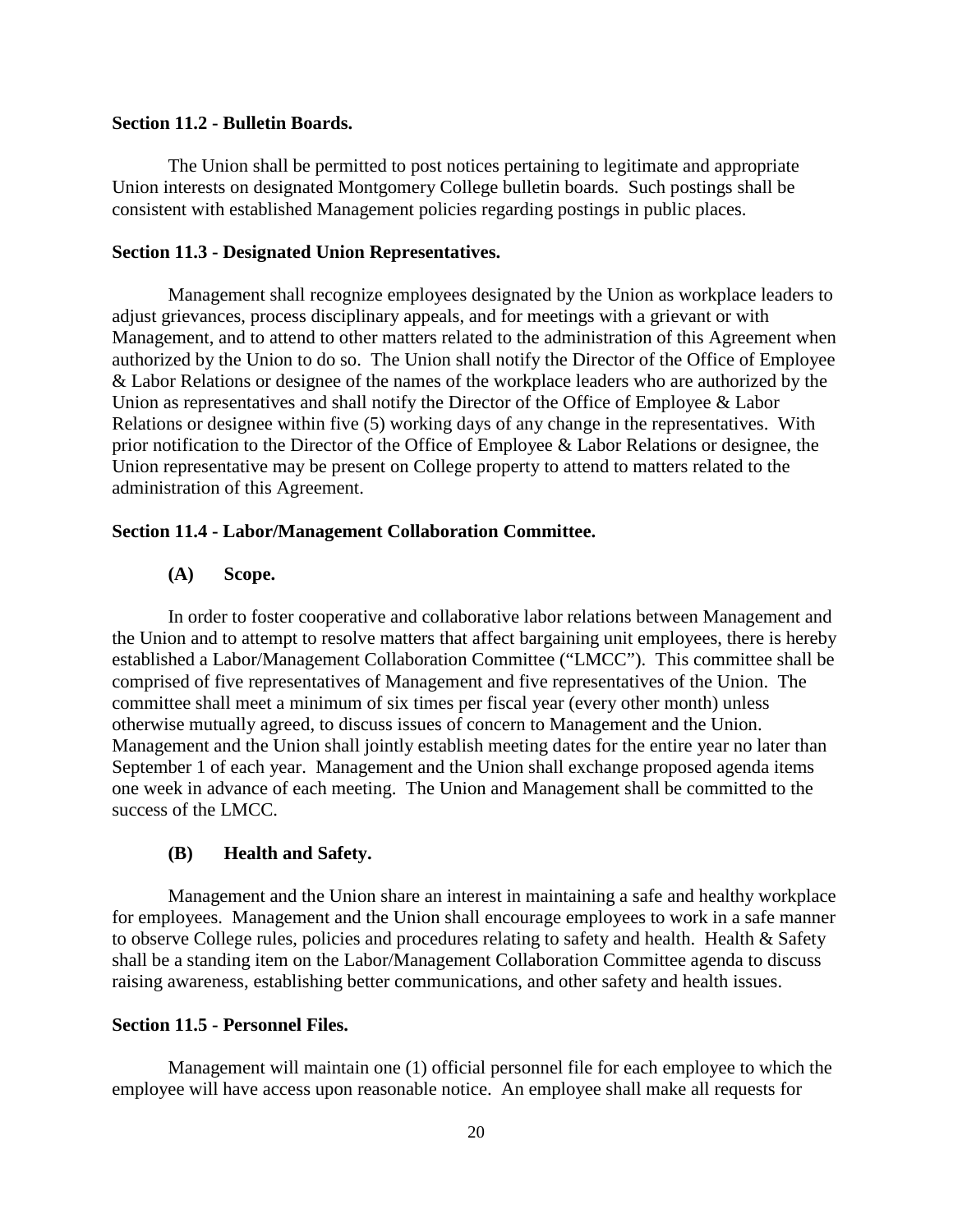access to his or her personnel file to the Director of Employee & Labor Relations or designee. With the express permission of the employee, a Union representative may be present with the employee when an employee reviews his or her personnel file. Upon reasonable notice, an employee will be provided with a photocopy of any item(s) in his or her file.

### **Section 11.6 - Deduction of Dues.**

### **(A) Payroll Deduction Authorization.**

Employees who are covered by this Agreement may elect to have dues deductions made from their compensation, by submitting an authorization in the form set forth in Section 11.6(B) of this Agreement, voluntarily executed by the employee and submitted to the Director of the Office of Employee & Labor Relations or designee. The Union may obtain this authorization electronically, provided the parties agree to the format and process for such electronic authorizations and determine that the authorizations are in compliance with applicable law. Management shall deduct membership dues as certified in writing by the President or Executive Director of the Union and remit such dues to the Union. Payroll deduction of dues can be cancelled by an employee's individual written notice to the Union via certified mail. The employee's certified mail is to be addressed to: Executive Director - SEIU, Local 500, 901Russell Avenue, Suite 300, Gaithersburg, Maryland 20879. The Union will then notify the College of any canceled memberships and provide the employees original notices of resignation to the Director of the Office of Employee & Labor Relations or designee within ten (10) days of receipt.

## **(B) Form of Dues Deduction Authorization.**

Management shall honor only those dues deduction authorizations which are submitted in the following form:

> In payment for membership dues and fees for SEIU Local 500, I \_\_\_\_\_\_\_\_\_\_\_\_\_\_\_\_\_\_ hereby authorize and direct Montgomery College to deduct from my pay an amount equal to the dues and initiation fees in the amounts specified by SEIU Local 500, and to pay same to SEIU Local500 in accordance with the terms of the collective bargaining agreement between Montgomery College and the Union. This authorization will remain in effect each year, or until canceled in writing by me and received by the Union.

| Name      |  |
|-----------|--|
| Signature |  |
| Date      |  |

### **(C) Indemnification.**

The Union shall indemnify and save Montgomery College, its Board of Trustees, agents, personnel and students, harmless from any and all claims, grievances, arbitrations, awards,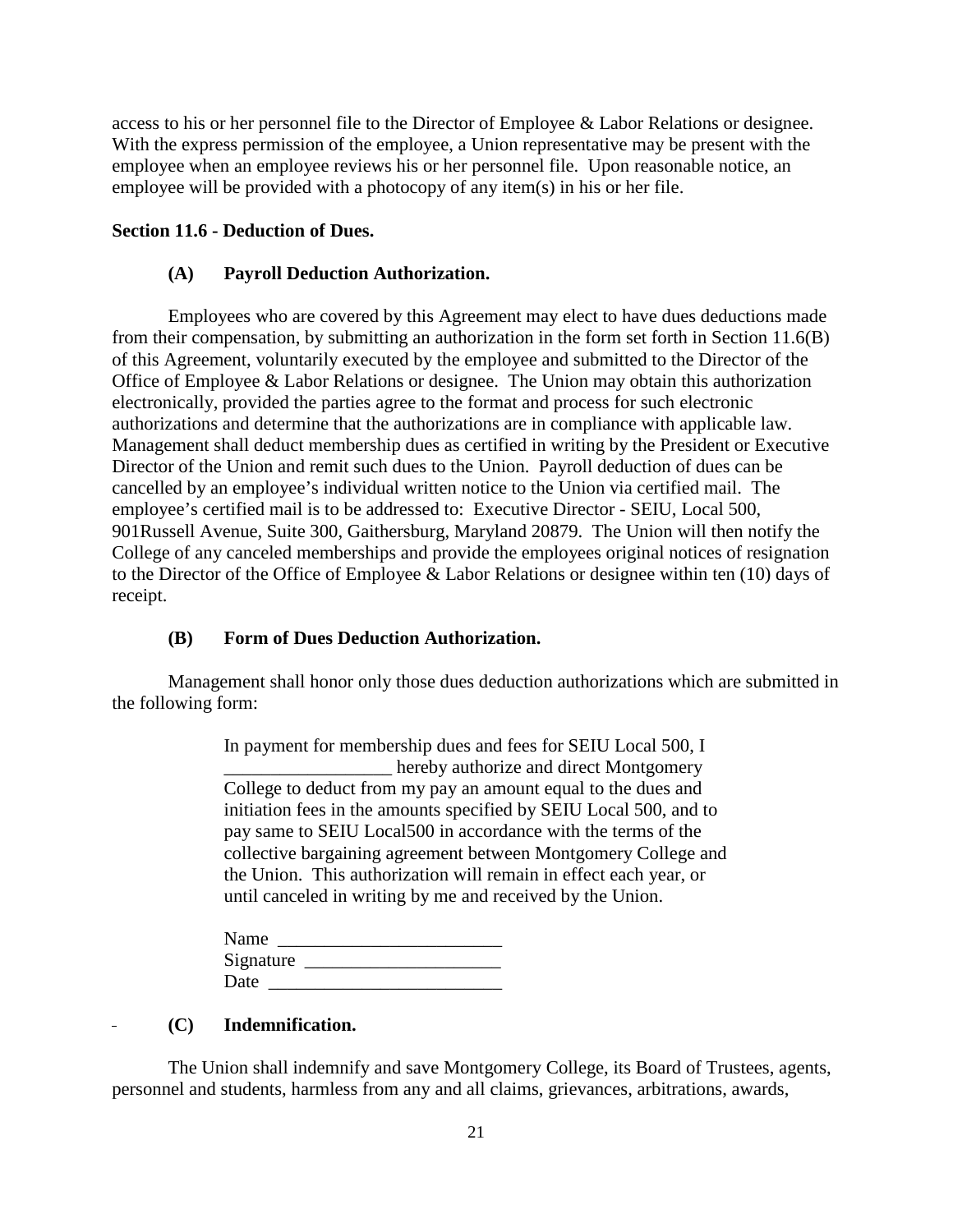actions, suits, judgments, attachments, forms of liability or damages that arise out of or by reason of any action taken by Management in compliance with any of the provisions of this Section 11.6, and the Union assumes full responsibility for the disposition of monies deducted under this Section 11.6 as soon as they have been remitted by Management to the Union.

#### **Section 11.7 - New or Changed Procedures.**

If Management desires to publish in the Montgomery College Policies and Procedures Manual new or changed procedures to administer policies affecting bargaining unit employees, Management will submit to the Union in writing at least thirty (30) calendar days prior to their effective date, such new or changed procedures. In the event the Union desires to provide input, Management and the Union shall meet prior to implementation.

## **ARTICLE 12 - NO STRIKE/NO LOCKOUT**

### **Section 12.1 - No Strikes.**

Neither the Union, its officers, agents, or representatives, nor any employee, shall in any way, directly or indirectly, authorize, assist, cause, encourage, participate in, ratify, or condone any strike.

#### **Section 12.2 - Enforcement of No Strike Pledge.**

In the event of a strike in violation of Section 12.1 of this Article, Management may immediately pursue, in any court of competent jurisdiction, whatever remedies are available to it. Any employee engaging in any activity in violation of Section 12.1 of this Article shall be subject to discharge. Such a discharge may be grieved subject to the provisions of Article 4 of this Agreement.

### **Section 12.3- No Lockout.**

Management shall not lock out employees.

### **ARTICLE 13 - SCOPE OF AGREEMENT**

### **Section 13.1 – Duration.**

This Agreement shall become effective on July 1, 2020 and shall continue in full force and effect until June 30, 2023. Thereafter, it shall automatically renew itself and continue in full force and effect from year to year unless written notice of election to terminate or modify any provision of this Agreement is given by either party to the other not later than September 1, 2022, or September 1 of any succeeding calendar year.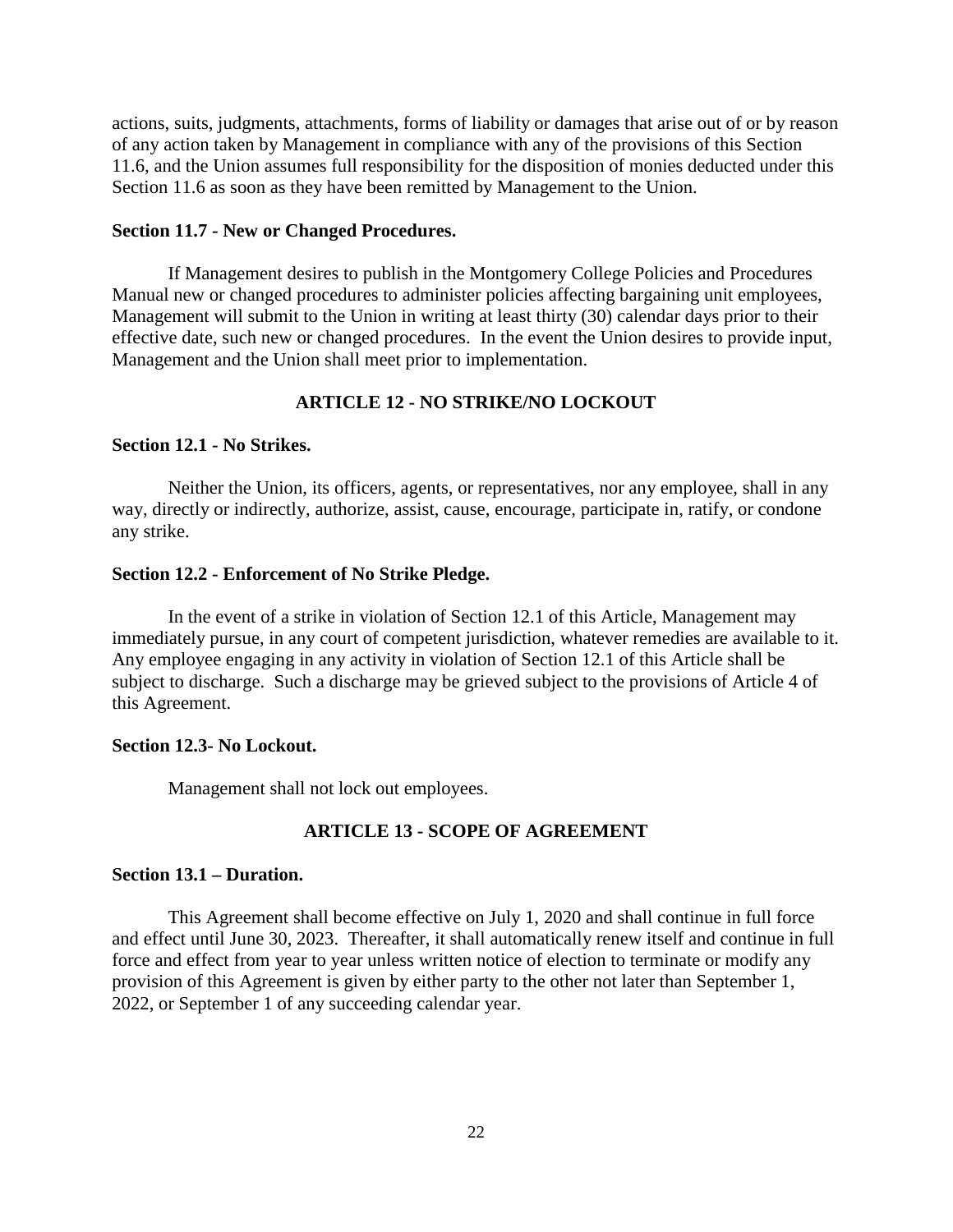### Section 13.2 - Severability.

If any term or provision of this Agreement is at any time during the life of this Agreement in conflict with any law, such term or provision of this Agreement shall continue in effect only to the extent permitted by such law. If any term or provision of this Agreement is or becomes unenforceable, such invalidity or unenforceability shall not affect or impair any other term or provision of this Agreement, and Management and the Union agree to meet and bargain in good faith in an attempt to negotiate a substitute provision.

## Section 13.3 - Scope of Agreement.

Management and the Union acknowledge and agree that during the negotiations which resulted in the Agreement, each had the unlimited right and opportunity to make demands and proposals with respect to any subject or matter as to which the Act imposes an obligation to bargain, and that all understandings and agreements arrived at between Management and the Union after the exercise of that right and opportunity are set forth in this Agreement. This Agreement, thus, contains the understanding, undertaking, and agreement of the parties hereto and finally determines and settles all matters of collective bargaining for and during its term. Changes to this Agreement, whether by addition, waivers, defetions, amendments or modification, must be mutually agreed upon in writing and signed by both parties.

## SERVICE EMPLOYEES INTERNATIONAL UNION, LOCAL 500, CtW

readent, SEIU Local500 raeli C. Morrusi

**MONTGOMERY COMMUNITY COLLEGE** 

Chair, Montgomery College Board of Trustees

Home Apari Plasmell